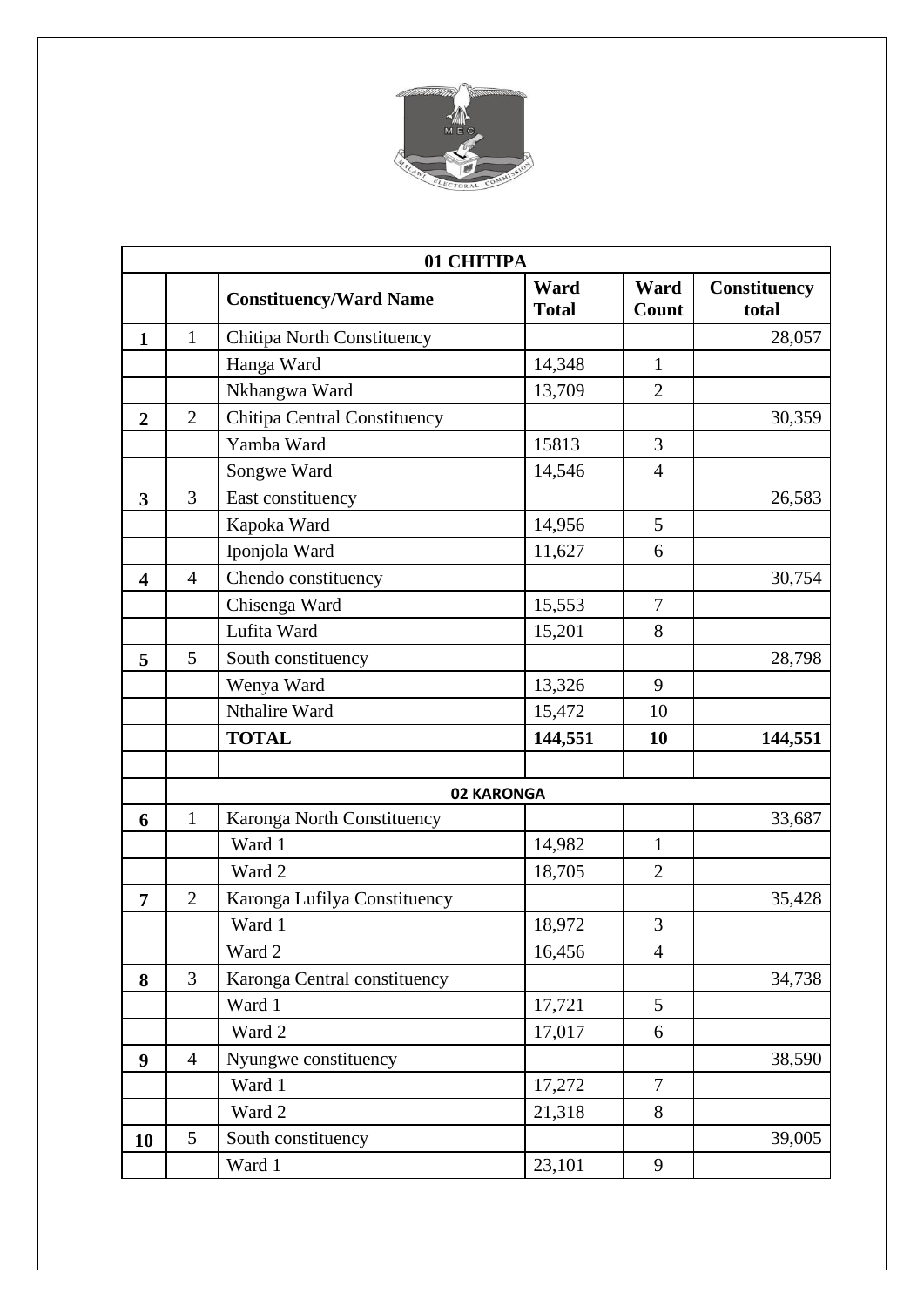|    |                | Ward 2                                | 15,904  | 10             |         |
|----|----------------|---------------------------------------|---------|----------------|---------|
|    |                | <b>TOTAL</b>                          | 181,448 | 10             | 181,448 |
|    |                |                                       |         |                |         |
|    |                | 03 RUMPHI                             |         |                |         |
| 11 | $\mathbf{1}$   | <b>Rumphi East Constituency</b>       |         |                | 34,191  |
|    |                | Chitimba-Tcharo Ward                  | 18,401  | $\mathbf{1}$   |         |
|    |                | Chinyolo-Mphompha Ward                | 15,790  | $\overline{2}$ |         |
| 12 | $\overline{2}$ | Rumphi Central constituency           |         |                | 38,227  |
|    |                | Chizoli - Mayembe Ward                | 18,805  | 3              |         |
|    |                | Bolero - Nkhamanga Ward               | 19,422  | $\overline{4}$ |         |
| 13 | 3              | Rumphi West constituency              |         |                | 34,258  |
|    |                | Mwazisi - Nkhamanga Ward              | 16,540  | 5              |         |
|    |                | Hewe - Nkhamanga Ward                 | 17,718  | 6              |         |
| 14 | $\overline{4}$ | Rumphi North constituency             |         |                | 34,768  |
|    |                | Phoka Ward                            | 16,677  | 7              |         |
|    |                | Henga Ward                            | 18,091  | 8              |         |
|    |                | <b>TOTAL</b>                          | 141,444 | 8              | 141,444 |
|    |                |                                       |         |                |         |
|    |                |                                       |         |                |         |
|    |                | 04 NKHATABAY                          |         |                |         |
| 15 | $\mathbf{1}$   | Nkhatabay North Constituency          |         |                | 27,740  |
|    |                | Usisya Ward                           | 13,816  | $\mathbf{1}$   |         |
|    |                | Chikwina Ward                         | 13,924  | $\overline{2}$ |         |
| 16 | $\overline{2}$ | <b>Nkhatabay Central Constituency</b> |         |                | 29,739  |
|    |                | Central North/Boma Ward               | 14,080  | 3              |         |
|    |                | Central South/Boma Ward               | 15,659  | $\overline{4}$ |         |
| 17 | $\overline{3}$ | Nkhata Bay West constituency          |         |                | 30,925  |
|    |                | Kavuzi Ward                           | 15,731  | 5              |         |
|    |                | Chintheka Ward                        | 15,194  | 6              |         |
| 18 | $\overline{4}$ | Nkhatabay South East constituency     |         |                | 29,655  |
|    |                | Chintheche Ward                       | 15,770  | $\overline{7}$ |         |
|    |                | Maula Ward                            | 13,885  | 8              |         |
| 19 | 5              | Nkhatabay South constituency          |         |                | 29,908  |
|    |                | Tukombo Ward                          | 14,853  | 9              |         |
|    |                | Mbamba/Bandawe Ward                   | 15,055  | 10             |         |
| 20 | 6              | Nkhata Bay North West Constituency    |         |                | 26,110  |
|    |                | North West North                      | 13,097  | 11             |         |
|    |                | North West South                      | 13,013  | 12             |         |
|    |                | <b>TOTALS</b>                         | 174,077 | 12             | 174,077 |
|    |                |                                       |         |                |         |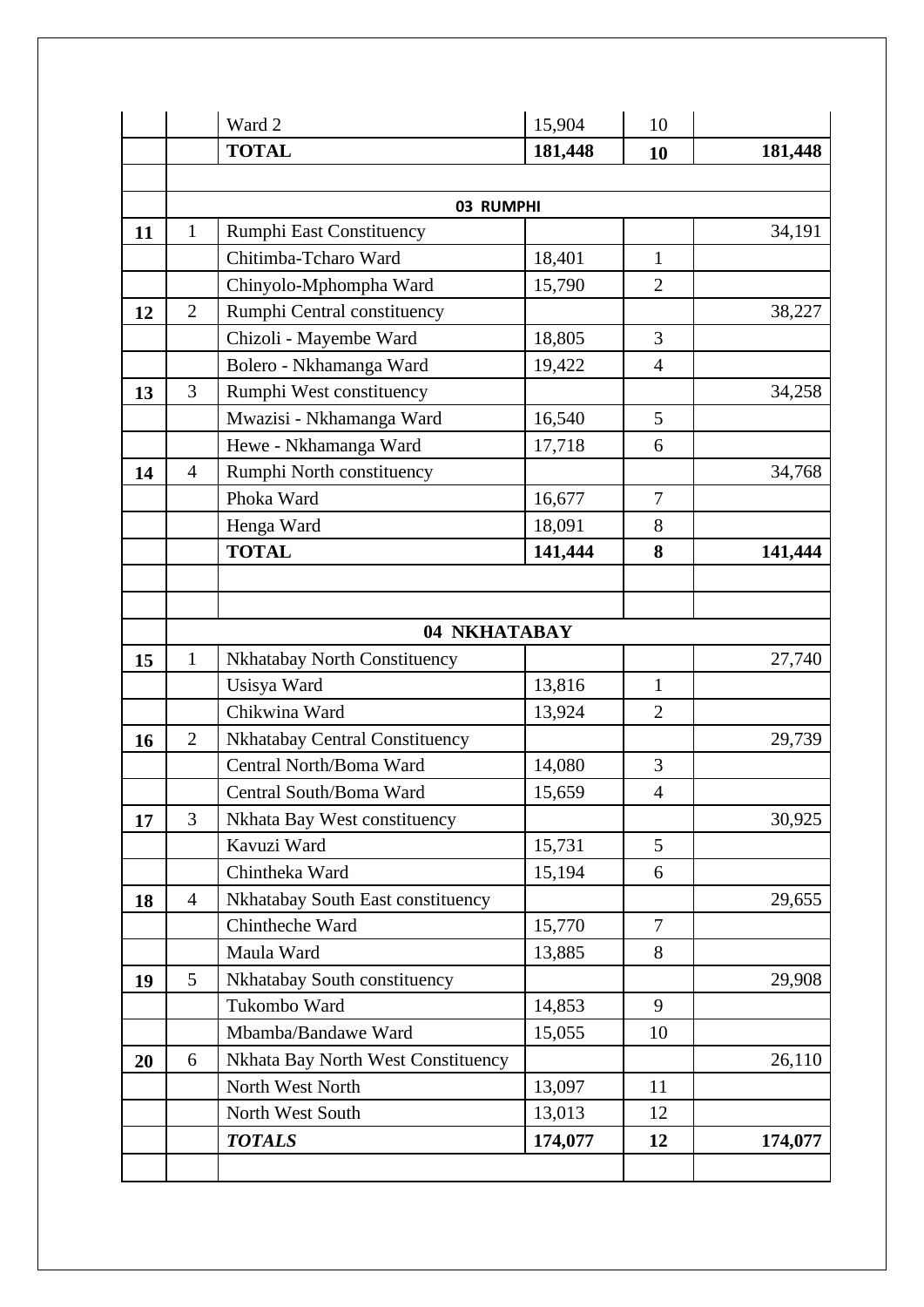|    |                | 05 MZIMBA                        |        |                |         |
|----|----------------|----------------------------------|--------|----------------|---------|
| 21 | 1              | Mzimba South East Constituency   |        |                | 40, 257 |
|    |                | Khosolo South Ward               | 22,040 | $\mathbf{1}$   |         |
|    |                | Khosolo North Ward               | 18,217 | $\overline{2}$ |         |
| 22 | $\overline{2}$ | Mzimba Luwerezi Constituency     |        |                | 44, 153 |
|    |                | Mabilabo South Ward              | 19,548 | 3              |         |
|    |                | Mabilabo North Ward              | 24605  | $\overline{4}$ |         |
| 23 | 3              | Mzimba South West                |        |                | 40,013  |
|    |                | Engalaweni Ward                  | 16,751 | 5              |         |
|    |                | Kapopo Ward                      | 23262  | 6              |         |
| 24 | $\overline{4}$ | Mzimba South constituency        |        |                | 47,273  |
|    |                | Mabiri Ward                      | 18,664 | $\overline{7}$ |         |
|    |                | Luviri Ward                      | 28609  | 8              |         |
| 25 | 5              | MzimbaPerekezi constituency      |        |                | 43, 129 |
|    |                | Hoho Ward                        | 16,700 | 9              |         |
|    |                | Boma Ward                        | 26,429 | 10             |         |
| 26 | 6              | MzimbaSolola Constituency        |        |                | 44,166  |
|    |                | Emthuzini Ward                   | 17,693 | 11             |         |
|    |                | Manyamula Ward                   | 26,473 | 12             |         |
| 27 | $\overline{7}$ | Mzimba East Constituency         |        |                | 47,462  |
|    |                | Kampingo Central Ward            | 23,697 | 13             |         |
|    |                | Walula Ward                      | 23765  | 14             |         |
| 28 | 8              | Mzimba Hora Constituency         |        |                | 40,658  |
|    |                | <b>Bulala Ward</b>               | 21,324 | 15             |         |
|    |                | Mzalangwe Ward                   | 19,334 | 16             |         |
| 29 | 9              | Mzimba Central Constituency      |        |                | 44,305  |
|    |                | Mbalachanda Ward                 | 20,858 | 17             |         |
|    |                | Euthini Ward                     | 23,447 | 18             |         |
| 30 | 10             | MzimbaKafukule Constituency      |        |                | 41,964  |
|    |                | Kavunguti Ward                   | 18,684 | 19             |         |
|    |                | East WardEzondweni               | 23,280 | 20             |         |
| 31 | 11             | Mzimba North East Constituency   |        |                | 47,696  |
|    |                | West WardEkwendeni               | 27,432 | 21             |         |
|    |                | East WardLusangazi               | 20,264 | 22             |         |
| 32 | 12             | Mzimba West Constituency         |        |                | 46,282  |
|    |                | Emcisweni Ward                   | 21,898 | 23             |         |
|    |                | Mpherembe Ward                   | 24,384 | 24             |         |
| 33 | 13             | <b>Mzimba North Constituency</b> |        |                | 48,435  |
|    |                | Kasito West Ward                 | 25,825 | 25             |         |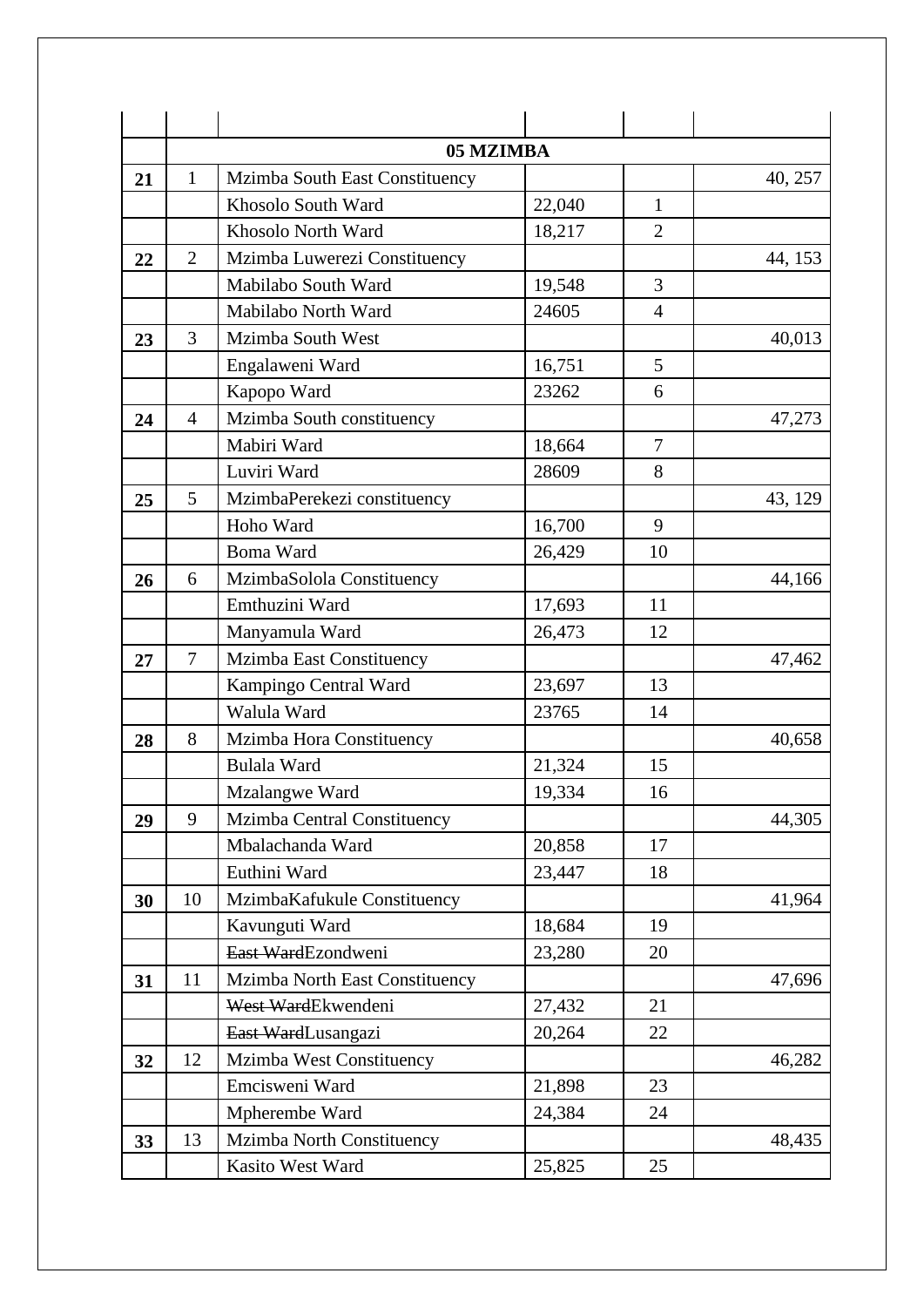|    |                | Kasito East Ward                       | 22,610    | 26             |           |
|----|----------------|----------------------------------------|-----------|----------------|-----------|
|    |                | <b>Grand Totals</b>                    | 575,793   | 26             | 575,793   |
|    |                | 06 LIKOMA                              |           |                |           |
| 34 | $\mathbf{1}$   | Likoma Island Constituency             |           |                | 10,144    |
|    |                | Chizumulu Ward                         | 2,671     | $\mathbf{1}$   |           |
|    |                | Likoma Ward                            | 7,473     | $\overline{2}$ |           |
|    |                | <b>Totals</b>                          | 10,144    | $\overline{2}$ | 10,144    |
| 35 | $\mathbf{1}$   | <b>Mzuzu North Constituency</b>        |           |                | 50,434    |
|    |                | Lupaso/Kholongo Ward                   | 13,144    | $\mathbf{1}$   |           |
|    |                | Zolozolo West Ward                     | 10,708    | $\overline{2}$ |           |
|    |                | Luwinga Ward                           | 13,367    | 3              |           |
|    |                | Zolozolo East                          | 13,215    | $\overline{4}$ |           |
| 36 | $\overline{2}$ | Mzuzu South West constituency          |           |                | 52,660    |
|    |                | <b>Central West Ward</b>               | 13,553    | 5              |           |
|    |                | South East Ward                        | 10,805    | 6              |           |
|    |                | South West Ward                        | 9,161     | $\overline{7}$ |           |
|    |                | Mchengautuba North Ward                | 10,187    | 8              |           |
|    |                | Mchengautuba South Ward                | 8,954     | 9              |           |
| 37 | 3              | Mzuzu South East constituency          |           |                | 51,889    |
|    |                | Msongwe Ward                           | 6,599     | 10             |           |
|    |                | Central Ward                           | 11,525    | 11             |           |
|    |                | <b>Central West Ward</b>               | 10,517    | 12             |           |
|    |                | Katawa/Kaning'ina Ward                 | 7,138     | 13             |           |
|    |                | <b>Central South Ward</b>              | 7,968     | 14             |           |
|    |                | Masasa Ward                            | 8,149     | 15             |           |
|    |                | <b>Totals</b>                          | 154,990   | 15             | 154,983   |
|    |                | <b>REGIONAL TOTAL</b>                  | 1,382,447 | 83             | 1,382,440 |
|    |                |                                        |           |                |           |
|    |                | <b>KASUNGU</b>                         |           |                |           |
| 38 | $\mathbf{1}$   | Kasungu Central (Kasungu<br>Manucipal) |           |                | 40096     |
|    |                | Nguluyanawambe Ward                    | 4599      | $\mathbf{1}$   |           |
|    |                | Chankhanga Ward                        | 4394      | $\overline{2}$ |           |
|    |                | Chimphangwe Ward                       | 3596      | 3              |           |
|    |                | Bunda Ward                             | 4254      | $\overline{4}$ |           |
|    |                | <b>Belere Ward</b>                     | 1485      | 5              |           |
|    |                | Katope Ward                            | 3372      | 6              |           |
|    |                | Kabvunguti Ward                        | 3538      | $\tau$         |           |
|    |                | Chithiba Ward                          | 3766      | 8              |           |
|    |                | Kaswalipande Ward                      | 4687      | 9              |           |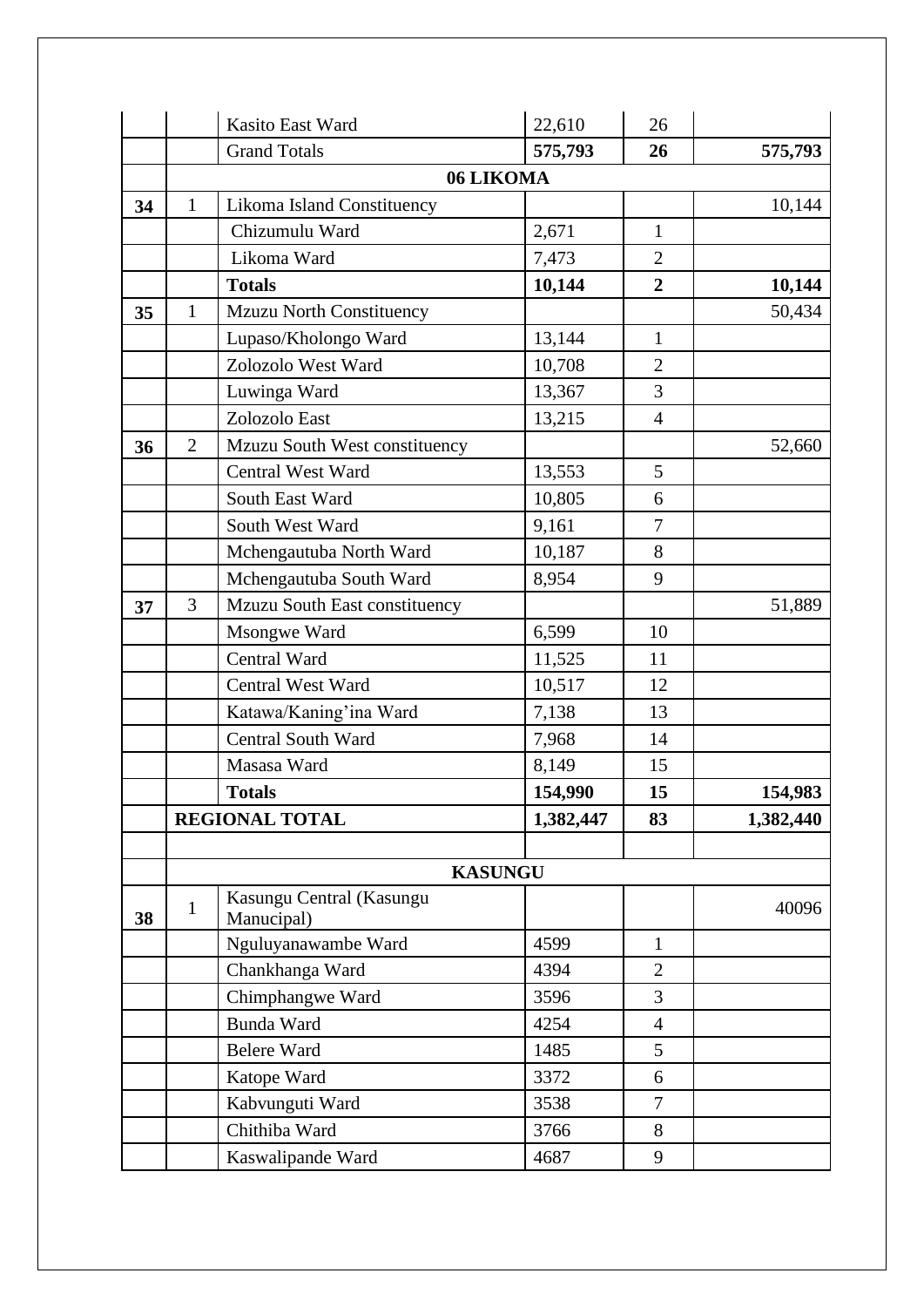|    |                | Mnthawira Ward                   | 6405    | 10             |         |
|----|----------------|----------------------------------|---------|----------------|---------|
| 39 | $\overline{2}$ | Kasungu North                    |         |                | 46468   |
|    |                | Lodjwa Ward                      | 28947   | 11             |         |
|    |                | Nthembwe Ward                    | 17521   | 12             |         |
| 40 | 3              | Kasungu North North East         |         |                | 50098   |
|    |                | Mpeni Ward                       | 25582   | 13             |         |
|    |                | Nthabua Ward                     | 24516   | 14             |         |
| 41 | $\overline{4}$ | Kasungu North East               |         |                | 46866   |
|    |                | Ndonda Ward (Ndonda 1)           | 27702   | 15             |         |
|    |                | Mbongozi Ward (Ndonda 2)         | 19164   | 16             |         |
| 42 | 5              | Kasungu East                     |         |                | 49834   |
|    |                | Kachokolo Ward                   | 28543   | 17             |         |
|    |                | Livwezi Ward                     | 21291   | 18             |         |
| 43 | 6              | <b>Kasungu South East</b>        |         |                | 52025   |
|    |                | Chibophi Ward                    | 31802   | 19             |         |
|    |                | Mziza Ward                       | 20223   | 20             |         |
| 44 | $\overline{7}$ | Kasungu West                     |         |                | 53780   |
|    |                | Lifupa Ward                      | 28819   | 21             |         |
|    |                | Chidzenje Ward                   | 24961   | 22             |         |
| 45 | 8              | Kasungu Central West             |         |                | 48440   |
|    |                | Lingadzi Ward                    | 27413   | 23             |         |
|    |                | Chipala Ward                     | 21027   | 24             |         |
| 46 | 9              | Kasungu South                    |         |                | 45154   |
|    |                | Chigodi Ward                     | 26728   | 25             |         |
|    |                | Chinyanjaweni Ward               | 18426   | 26             |         |
| 47 | 10             | Kasungu South West               |         |                | 43760   |
|    |                | Lisangwa Ward                    | 24510   | 27             |         |
|    |                | Misodzi Ward                     | 19250   | 28             |         |
| 48 | 11             | Kasungu North West               |         |                | 48468   |
|    |                | Matenje Ward                     | 25948   | 29             |         |
|    |                | Mpasadzi Ward                    | 22520   | 30             |         |
|    |                | <b>TOTALS</b>                    | 524,989 | 30             | 524,989 |
|    |                |                                  |         |                |         |
|    |                |                                  |         |                |         |
|    |                | <b>NKHOTAKOTA</b>                |         |                |         |
| 49 | $\mathbf{1}$   | NkhotakotaDwangwa Constituency   |         |                | 44138   |
|    |                | Nkhunga Ward                     | 22775   | $\mathbf{1}$   |         |
|    |                | Kasitu Ward                      | 21363   | $\overline{2}$ |         |
| 50 | $\overline{2}$ | NkhotakotaLiwaladzi constituency |         |                | 38376   |
|    |                | Kabiza Ward                      | 21905   | $\overline{3}$ |         |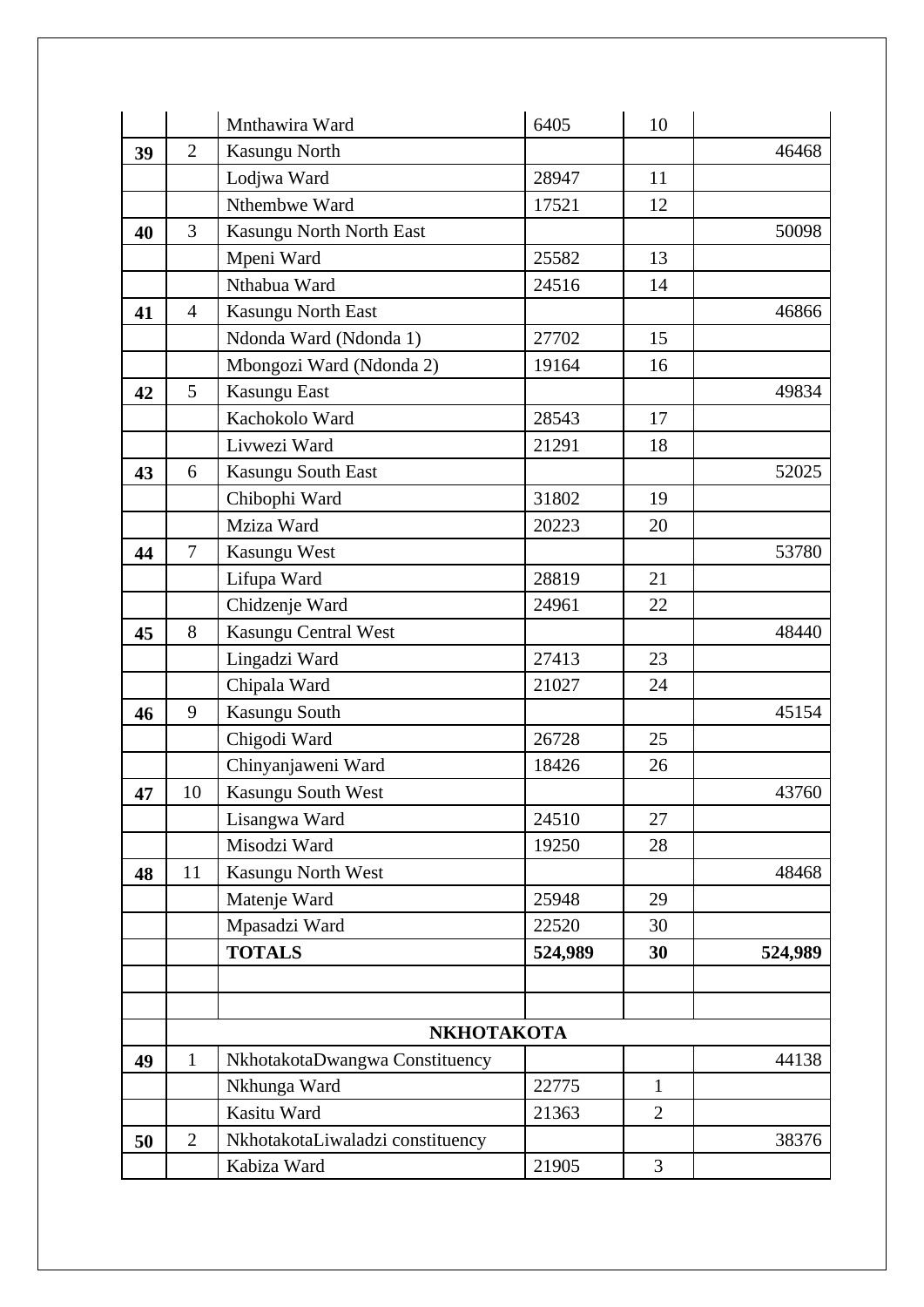|    |                | Msenjere Ward                 | 22195          | $\overline{4}$ |         |
|----|----------------|-------------------------------|----------------|----------------|---------|
| 51 | 3              | Nkhotakota Chia constituency  |                |                | 51987   |
|    |                | Kalimanjira Ward              | 26191          | 5              |         |
|    |                | Matamangwe Ward               | 25976          | 6              |         |
|    | $\overline{4}$ | NkhotakotaMkhula/Mbonekela    |                |                | 47575   |
| 52 |                | constituency                  |                |                |         |
|    |                | Kasangazi Ward                | 23931          | $\overline{7}$ |         |
|    |                | Mtosa Ward                    | 23644          | 8              |         |
| 53 | 5              | Nkhotakota Linga constituency |                |                | 50263   |
|    |                | <b>Boma Ward</b>              | 24773          | 9              |         |
|    |                | Mawira Ward                   | 25490          | 10             |         |
|    |                | <b>TOTALS</b>                 | 238,243        | 10             | 238,243 |
|    |                |                               |                |                |         |
|    |                |                               | <b>NTCHISI</b> |                |         |
| 54 | $\mathbf{1}$   | Ntchisi North Constituency    |                |                | 42255   |
|    |                | Mapasa Ward                   | 22113          | $\mathbf{1}$   |         |
|    |                | Mawiri Ward                   | 20142          | $\overline{2}$ |         |
| 55 | $\overline{2}$ | Ntchisi East Constituency     |                |                | 36966   |
|    |                | Kaliramasamba Ward            | 19081          | 3              |         |
|    |                | Katete Ward                   | 17885          | $\overline{4}$ |         |
| 56 | 3              | Ntchisi Central Constituency  |                |                | 35627   |
|    |                | Mtsiro Ward                   | 17686          | 5              |         |
|    |                | <b>Boma Ward</b>              | 17941          | 6              |         |
| 57 | $\overline{4}$ | Ntchisi South Constituency    |                |                | 43226   |
|    |                | Kawoyi ward                   | 20237          | $\tau$         |         |
|    |                | Mphunju Ward                  | 22989          | 8              |         |
| 58 | 5              | Ntchisi West Constituency     |                |                | 40191   |
|    |                | Masangano Ward                | 22649          | 9              |         |
|    |                | Malembo Ward                  | 17542          | 10             |         |
|    |                | <b>TOTALS</b>                 | 198,265        | 10             | 198,265 |
|    |                |                               |                |                |         |
|    |                | <b>DOWA</b>                   |                |                |         |
| 59 | $\mathbf{1}$   | Dowa North East               |                |                | 48311   |
|    |                | Msakambewa West               | 23912          | $\mathbf{1}$   |         |
|    |                | Msakambewa East               | 24399          | $\overline{2}$ |         |
| 60 | $\overline{2}$ | Dowa East                     |                |                | 55128   |
|    |                | ChiwereNorth East Ward        | 36325          | 3              |         |
|    |                | Chiwere East Ward             | 18803          | $\overline{4}$ |         |
| 61 | 3              | Dowa Central East             |                |                | 53154   |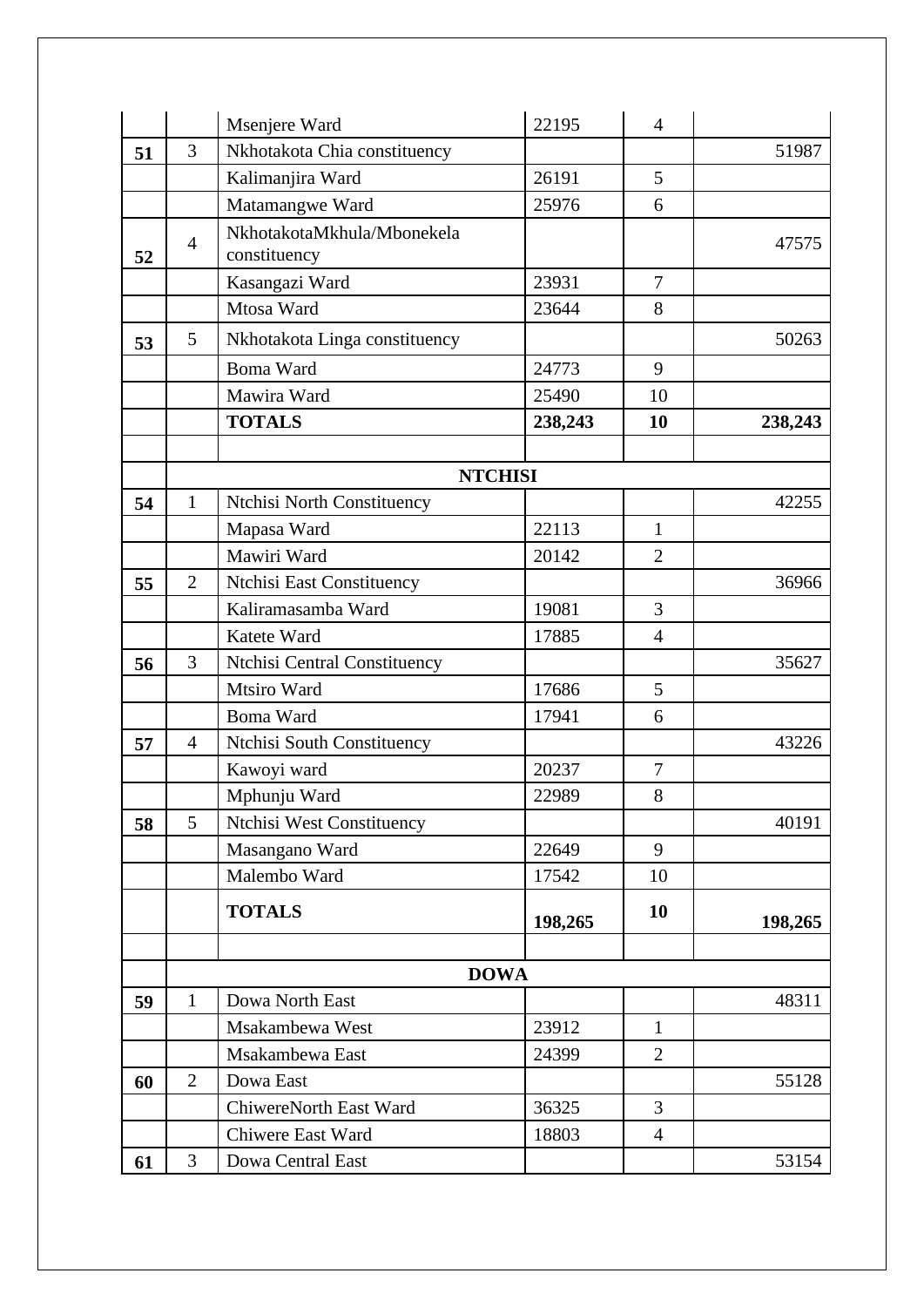|    |                | Lingadzi East                                      | 40683   | 5              |         |
|----|----------------|----------------------------------------------------|---------|----------------|---------|
|    |                | Lingadzi West                                      | 12471   | 6              |         |
| 62 | $\overline{4}$ | Dowa Lumbazi                                       |         |                | 58859   |
|    |                | Lumbadzi West (d1) Ward                            | 48072   | $\overline{7}$ |         |
|    |                | Lumbadzi East (d2) Ward                            | 10787   | 8              |         |
| 63 | 5              | Dowa Central                                       |         |                | 51154   |
|    |                | Mpanda West                                        | 19011   | 9              |         |
|    |                | Mpanda East                                        | 32143   | 10             |         |
| 64 | 6              | Dowa Mndolera                                      |         |                | 42637   |
|    |                | Mndolera East                                      | 16295   | 11             |         |
|    |                | Mndolera West                                      | 26342   | 12             |         |
| 65 | $\overline{7}$ | Dowa Kasangazi                                     |         |                | 47453   |
|    |                | Chakhaza Ward                                      | 21643   | 13             |         |
|    |                | Dzoole Ward                                        | 25810   | 14             |         |
| 66 | 8              | Dowa Ngala                                         |         |                | 46233   |
|    |                | Natola Ward                                        | 23125   | 15             |         |
|    |                | Lithembwe Ward                                     | 23108   | 16             |         |
| 67 | 9              | Dowa Kang'ona                                      |         |                | 48257   |
|    |                | Mphudzu Ward                                       | 31083   | 17             |         |
|    |                | Kayembe Ward                                       | 17174   | 18             |         |
| 68 | 10             | Dowa west                                          |         |                | 49795   |
|    |                | Choma West Ward                                    | 26596   | 19             |         |
|    |                | Choma East Ward                                    | 23199   | 20             |         |
|    |                | <b>TOTALS</b>                                      | 474,385 | 20             | 474,385 |
|    |                |                                                    |         |                |         |
|    |                | <b>SALIMA</b>                                      |         |                |         |
| 69 | $\mathbf{1}$   | Constituency A (South)                             |         |                | 43595   |
|    |                | Ward A1                                            | 24192   | $\mathbf{1}$   |         |
|    |                | Ward A2                                            | 19403   | $\overline{2}$ |         |
| 70 | $\overline{2}$ | Constituency B (Central West or<br>South Linthipe) |         |                | 46900   |
|    |                | Ward B1                                            | 27531   | 3              |         |
|    |                | Ward B <sub>2</sub>                                | 19369   | $\overline{4}$ |         |
| 71 | 3              | Constituency C (Central)                           |         |                | 51155   |
|    |                | Ward C1                                            | 25099   | 5              |         |
|    |                | Ward C <sub>2</sub>                                | 26056   | 6              |         |
| 72 | $\overline{4}$ | Constituency D                                     |         |                | 53762   |
|    |                | Ward D1                                            | 28550   | $\overline{7}$ |         |
|    |                | Ward D <sub>2</sub>                                | 25212   | 8              |         |
| 73 | 5              | Constituency E                                     |         |                | 51021   |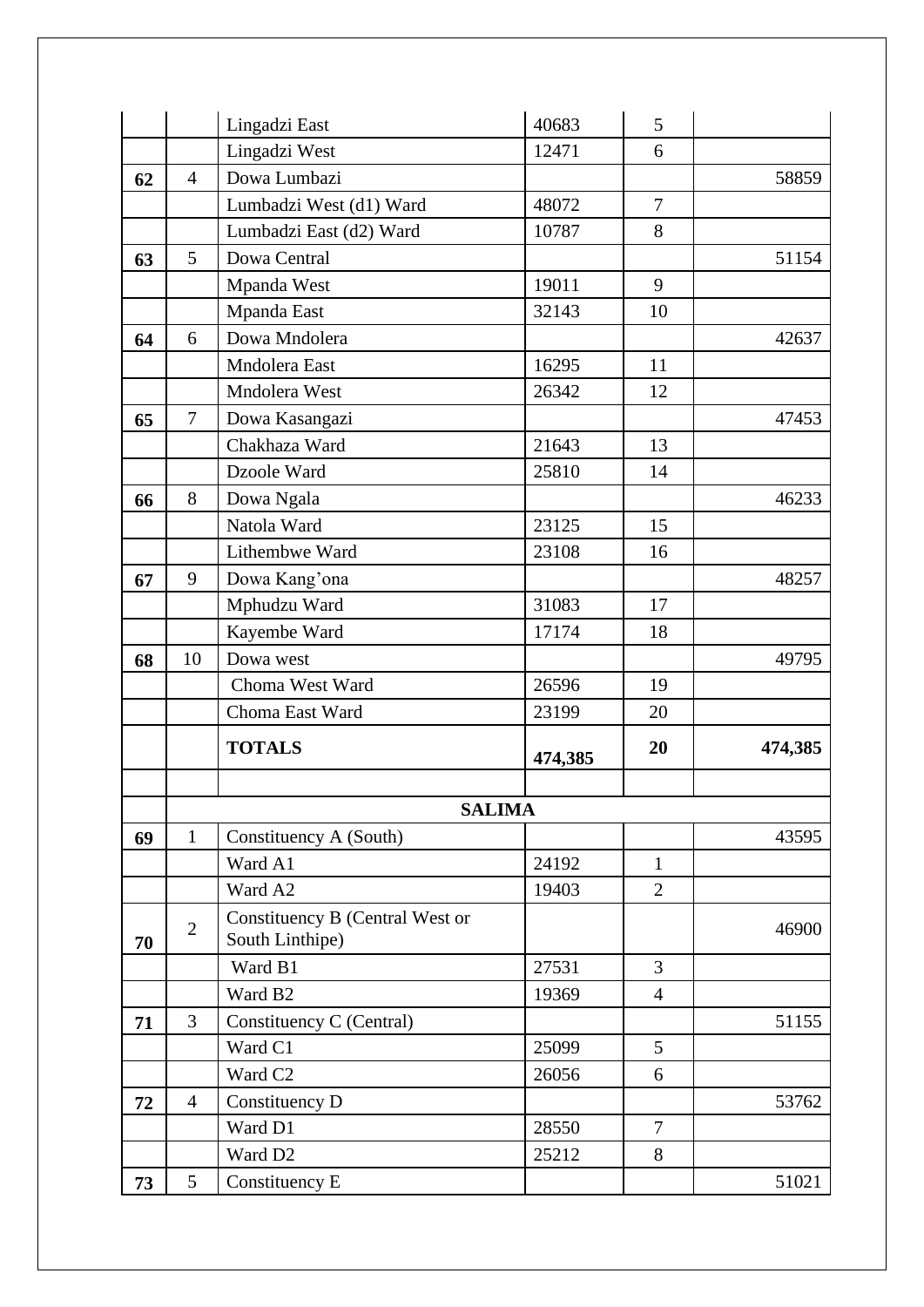|    |                | Ward E1                            | 26450   | 9              |         |
|----|----------------|------------------------------------|---------|----------------|---------|
|    |                | Ward E2                            | 24571   | 10             |         |
| 74 | 6              | Constituency F (North East)        |         |                | 46405   |
|    |                | Ward F1                            | 29023   | 11             |         |
|    |                | Ward F <sub>2</sub>                | 17382   | 12             |         |
|    |                | <b>TOTALS</b>                      | 292,838 | 12             | 292,838 |
|    |                |                                    |         |                |         |
|    |                |                                    |         |                |         |
|    |                | <b>LILONGWE DISTRICT</b>           |         |                |         |
| 75 | $\mathbf{1}$   | Lilongwe Mapuyu North constituency |         |                | 55486   |
|    |                | Kapatsa Ward                       | 28252   | $\mathbf{1}$   |         |
|    |                | Mapuyu Ward                        | 27234   | $\overline{2}$ |         |
| 76 | $\overline{2}$ | Lilongwe East constituency         |         |                | 40587   |
|    |                | Mbavu Ward                         | 17704   | 3              |         |
|    |                | Chowo Ward                         | 22883   | $\overline{4}$ |         |
| 77 | 3              | Lilongwe Phirilanjuzi constituency |         |                | 53332   |
|    |                | Malingunde Ward                    | 24892   | 5              |         |
|    |                | Chiputu Ward                       | 28440   | 6              |         |
| 78 | $\overline{4}$ | Lilongwe Nyanja constituency       |         |                | 43997   |
|    |                | Nyanja Ward                        | 22239   | 7              |         |
|    |                | Ntenthera Ward                     | 21758   | 8              |         |
| 79 | 5              | Lilongwe Nkhoma constituency       |         |                | 56677   |
|    |                | Mkuza Ward                         | 33552   | 9              |         |
|    |                | Nkhoma Ward                        | 23125   | 10             |         |
| 80 | 6              | Lilongwe Mude constituency         |         |                | 59150   |
|    |                | Msewa Ward                         | 28819   | 11             |         |
|    |                | Kankhongono                        | 30331   | 12             |         |
| 81 | $\overline{7}$ | Lilongwe Msozi constituency        |         |                | 49803   |
|    |                | Mlodzenzi Ward                     | 25044   | 13             |         |
|    |                | Ngala Ward                         | 24759   | 14             |         |
| 82 | 8              | Lilongwe Msinja South constituency |         |                | 52524   |
|    |                | Msinja Ward                        | 25905   | 15             |         |
|    |                | Nadzomi Ward                       | 26619   | 16             |         |
| 83 | 9              | Lilongwe Msinja North constituency |         |                | 57190   |
|    |                | Msambe Ward                        | 33350   | 17             |         |
|    |                | Katope Ward                        | 23840   | 18             |         |
| 84 | 10             | Lilongwe Mphande constituency      |         |                | 64463   |
|    |                | Milindi Ward                       | 31355   | 19             |         |
|    |                | Mteza Ward                         | 33108   | 20             |         |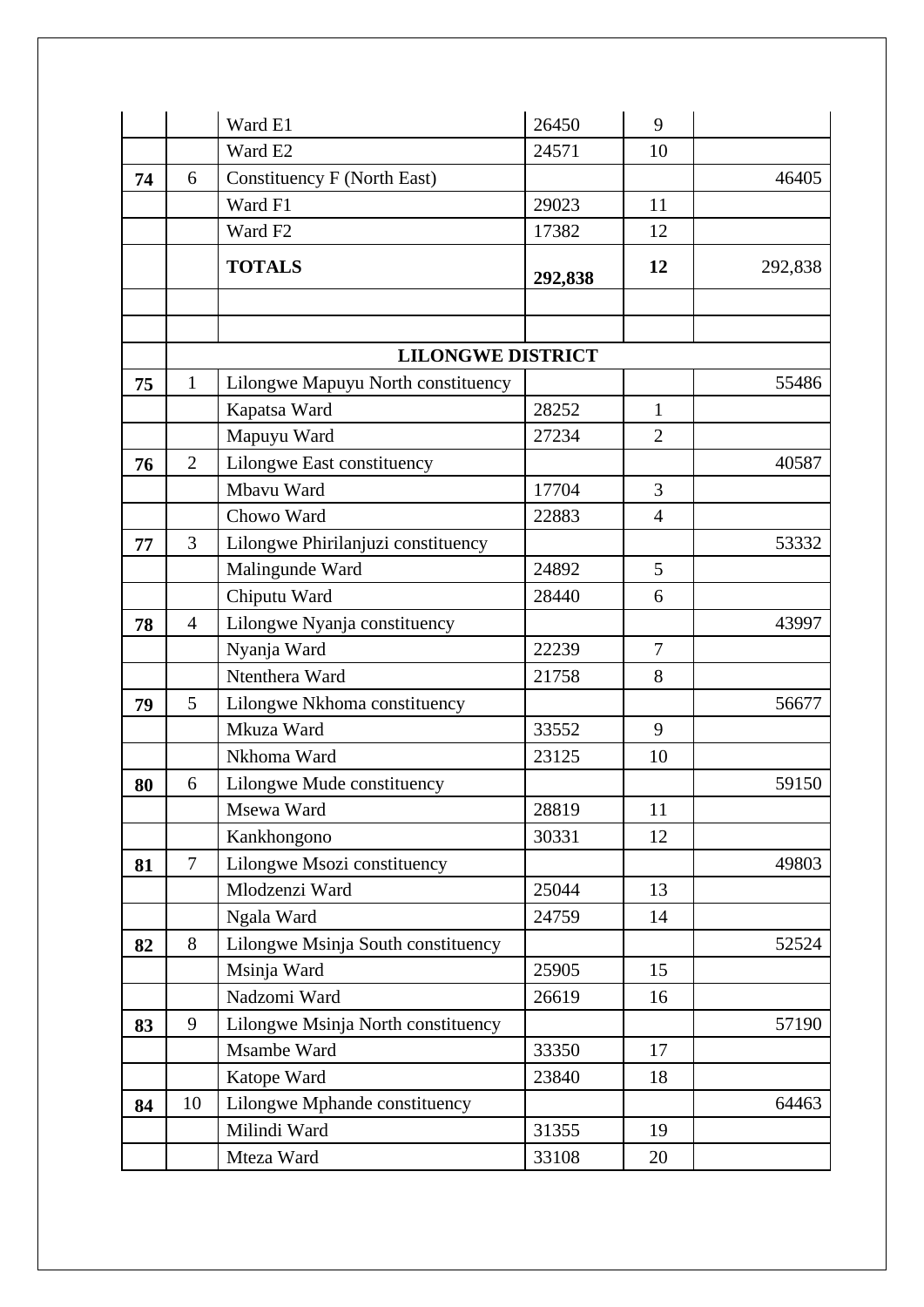| 85 | 11             | Lilongwe Mpenu constituency             |           |                | 46244        |
|----|----------------|-----------------------------------------|-----------|----------------|--------------|
|    |                | Sanjiko Ward                            | 24827     | 21             |              |
|    |                | Mazengera Ward                          | 21417     | 22             |              |
| 86 | 12             | Lilongwe Mapuyu South constituency      |           |                | 58399        |
|    |                | Kachawa Ward                            | 30862     | 23             |              |
|    |                | Kamadzi Ward                            | 27537     | 24             |              |
| 87 | 13             | Lilongwe Demera constituency            |           |                | 61092        |
|    |                | Kalembe Ward                            | 30658     | 25             |              |
|    |                | Nsaru Ward                              | 30434     | 26             |              |
| 88 | 14             | Lilongwe Chiwamba constituency          |           |                | 64504        |
|    |                | Nalikule Ward                           | 29950     | 27             |              |
|    |                | Chiwamba Ward                           | 34554     | 28             |              |
| 89 | 15             | Lilongwe Chilobwe North<br>constituency |           |                | 56558        |
|    |                | Chilobwe Ward                           | 27912     | 29             |              |
|    |                | Msauka Ward                             | 28646     | 30             |              |
| 90 | 16             | Lilongwe Central constituency           |           |                | 59496        |
|    |                | Chitsime Ward                           | 27284     | 31             |              |
|    |                | Mloza Ward                              | 32212     | 32             |              |
| 91 | 17             | Lilongwe Chankhadwe constituency        |           |                | 46597        |
|    |                | Chitipi Ward                            | 13631     | 33             |              |
|    |                | Mpingu Ward                             | 32966     | 34             |              |
| 92 | 18             | <b>Bunda Constituency constituency</b>  |           |                | 55825        |
|    |                | <b>Bunda Ward</b>                       | 29606     | 35             |              |
|    |                | Dzanzi Ward                             | 26219     | 36             |              |
| 93 | 19             | Lilongwe Likuni constituency            |           |                | 61326        |
|    |                | Mtunthumala Ward                        | 30388     | 37             |              |
|    |                | Chiwenga Ward                           | 30938     | 38             |              |
|    |                | <b>TOTAL</b>                            | 1,043,250 | 38             | 1,043,250    |
|    |                |                                         |           |                |              |
|    |                | <b>MCHINJI</b>                          |           |                |              |
|    |                | Constituency/Ward Name                  | Ward      |                | Constituency |
|    |                |                                         | Total     |                | total        |
| 94 | $\mathbf{1}$   | Mchinji North                           |           |                | 58969        |
|    |                | Liweredzi                               | 30158     | $\mathbf{1}$   |              |
|    |                | Mchemani                                | 28811     | $\overline{2}$ |              |
| 95 | $\overline{2}$ | MchinjiNorth East                       |           |                | 53678        |
|    |                | Mponda Ward                             | 28621     | 3              |              |
|    |                | Kapiri Ward                             | 25057     | $\overline{4}$ |              |
| 96 | 3              | Mchinji East                            |           |                | 55400        |
|    |                | Mikundi Ward                            | 23130     | 5              |              |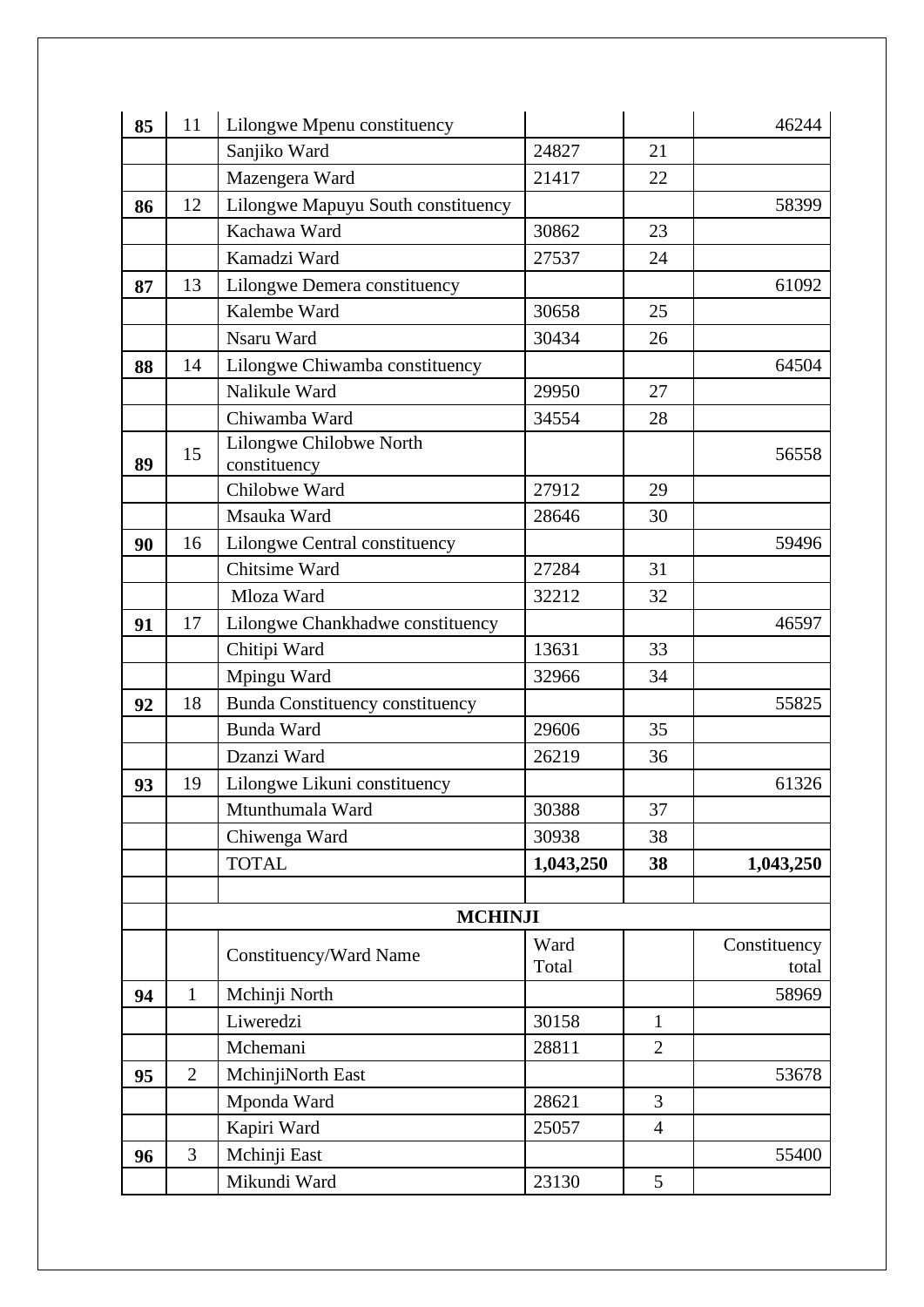|     |                | Chitunda Ward                | 32270   | 6              |         |
|-----|----------------|------------------------------|---------|----------------|---------|
| 97  | $\overline{4}$ | Mchinji Central East         |         |                | 57107   |
|     |                | Mtope Ward                   | 28697   | $\overline{7}$ |         |
|     |                | Magawa Ward                  | 28410   | 8              |         |
| 98  | 5              | Mchinji South                |         |                | 53014   |
|     |                | Msitu Ward                   | 27412   | 9              |         |
|     |                | Naminjiwa Ward               | 25602   | 10             |         |
| 99  | 6              | MchinjiSouth West            |         |                | 49523   |
|     |                | Kalumbe Ward                 | 24695   | 11             |         |
|     |                | Chimimbe Ward                | 24828   | 12             |         |
| 100 | $\overline{7}$ | Mchinji West                 |         |                | 47688   |
|     |                | <b>Boma Ward</b>             | 24800   | 13             |         |
|     |                | Msachembe Ward               | 22888   | 14             |         |
|     |                | <b>TOTAL</b>                 | 375,379 | 14             | 375,379 |
|     |                |                              |         |                |         |
|     |                | <b>DEDZA</b>                 |         |                |         |
| 101 | $\mathbf{1}$   | DedzaMatakataka constituency |         |                | 34347   |
|     |                | Makhamba Ward                | 18596   | $\mathbf{1}$   |         |
|     |                | Matowe Ward                  | 15751   | $\overline{2}$ |         |
| 102 | $\overline{2}$ | DedzaGolomoti constituency   |         |                | 44258   |
|     |                | Kapiri Ward                  | 19654   | 3              |         |
|     |                | Khwekhwelere                 | 26604   | $\overline{4}$ |         |
| 103 | 3              | DedzaLinthipe constituency   |         |                | 57144   |
|     |                | Kampini Ward                 | 30087   | 5              |         |
|     |                | Chimbiya Ward                | 27327   | 6              |         |
| 104 | $\overline{4}$ | Dedza Mayani constituency    |         |                | 58606   |
|     |                | Tchetsa Ward                 | 29274   | 7              |         |
|     |                | Chitundu Ward                | 29332   | 8              |         |
| 105 | 5              | Dedza Kasina constituency    |         |                | 56501   |
|     |                | Mkundi Ward                  | 30237   | 9              |         |
|     |                | Chitowo Ward                 | 26264   | 10             |         |
| 106 | 6              | DedzaChikoma constituency    |         |                | 55794   |
|     |                | Magomero Ward                | 29529   | 11             |         |
|     |                | Kabwazi Ward                 | 26265   | 12             |         |
| 107 | $\tau$         | Dedza Boma constituency      |         |                | 59222   |
|     |                | Umbwi Ward                   | 28061   | 13             |         |
|     |                | Mbembeke Ward                | 31161   | 14             |         |
| 108 | 8              | DedzaMlundini constituency   |         |                | 58932   |
|     |                | Dzindevu Ward                | 29098   | 15             |         |
|     |                | Makota Ward                  | 29834   | 16             |         |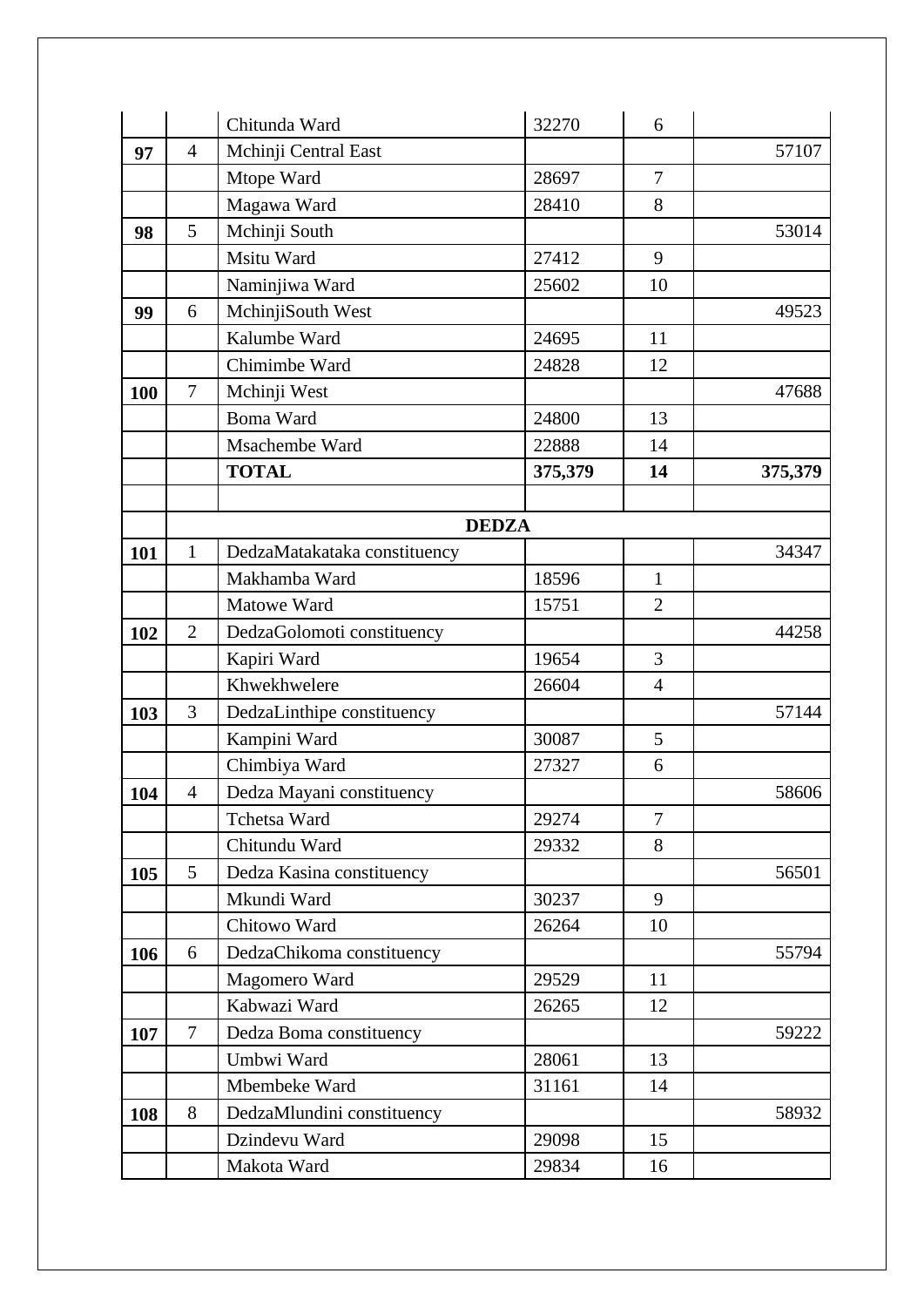| 109 | 9              | DedzaMphuzi constituency                         |         |                | 50446   |
|-----|----------------|--------------------------------------------------|---------|----------------|---------|
|     |                | Thete Ward                                       | 25221   | 17             |         |
|     |                | Lobi Ward                                        | 25225   | 18             |         |
| 110 | 10             | Dzalanyama constituency                          |         |                | 53164   |
|     |                | Chimoto Ward                                     | 28830   | 19             |         |
|     |                | Kafere Ward                                      | 24334   | 20             |         |
|     |                | <b>TOTAL</b>                                     | 528,414 | 20             | 528,414 |
|     |                |                                                  |         |                |         |
|     |                | <b>NTCHEU</b>                                    |         |                |         |
| 111 | $\mathbf{1}$   | Ntcheu North constituency                        |         |                | 49,220  |
|     |                | Gomani Ward                                      | 27,838  | 1              |         |
|     |                | Masasa Ward                                      | 21,382  | $\overline{2}$ |         |
| 112 | $\overline{2}$ | NtcheuNorth West constituency                    |         |                | 53,181  |
|     |                | Mchakhatha Ward                                  | 21,304  | 3              |         |
|     |                | Gowa Ward                                        | 31,877  | $\overline{4}$ |         |
| 113 | 3              | Ntcheu Central constituency                      |         |                | 56,018  |
|     |                | <b>Boma Ward</b>                                 | 26,925  | 5              |         |
|     |                | Bangala Ward                                     | 29,093  | 6              |         |
| 114 | $\overline{4}$ | Ntcheu Central West (DzodziMvai)<br>constituency |         |                | 46,471  |
|     |                | Mvai Ward                                        | 21,452  | $\overline{7}$ |         |
|     |                | Mpamadzi Ward                                    | 25,019  | 8              |         |
| 115 | 5              | NtcheuSouth West constituency                    |         |                | 40,792  |
|     |                | Tsangano Ward                                    | 23,958  | 9              |         |
|     |                | Ntonda Ward                                      | 16,834  | 10             |         |
| 116 | 6              | NtcheuSouth East constituency                    |         |                | 53,539  |
|     |                | <b>Bilira Ward</b>                               | 28,087  | 11             |         |
|     |                | Likudzi Ward                                     | 25,452  | 12             |         |
| 117 | $\tau$         | <b>Ntcheu Central East constituency</b>          |         |                | 64,339  |
|     |                | Mbvimbo Ward                                     | 24,483  | 13             |         |
|     |                | Chikande Ward                                    | 38,856  | 17             |         |
| 118 | 8              | NtcheuBwanje constituency                        |         |                | 57,296  |
|     |                | Kasinje Ward                                     | 30,197  | 15             |         |
|     |                | Mawira Ward                                      | 27,099  | 16             |         |
|     |                | <b>TOTAL</b>                                     | 420,856 | 16             | 420,856 |
|     |                |                                                  |         |                |         |
|     |                | <b>LILONGWE CITY</b>                             |         |                |         |
| 119 | $\mathbf{1}$   | Lumbadzi constituency                            |         |                | 53,766  |
|     |                | Magwero Ward                                     | 28,027  | 1              |         |
|     |                | Lumbadzi Ward                                    | 25,739  | $\overline{2}$ |         |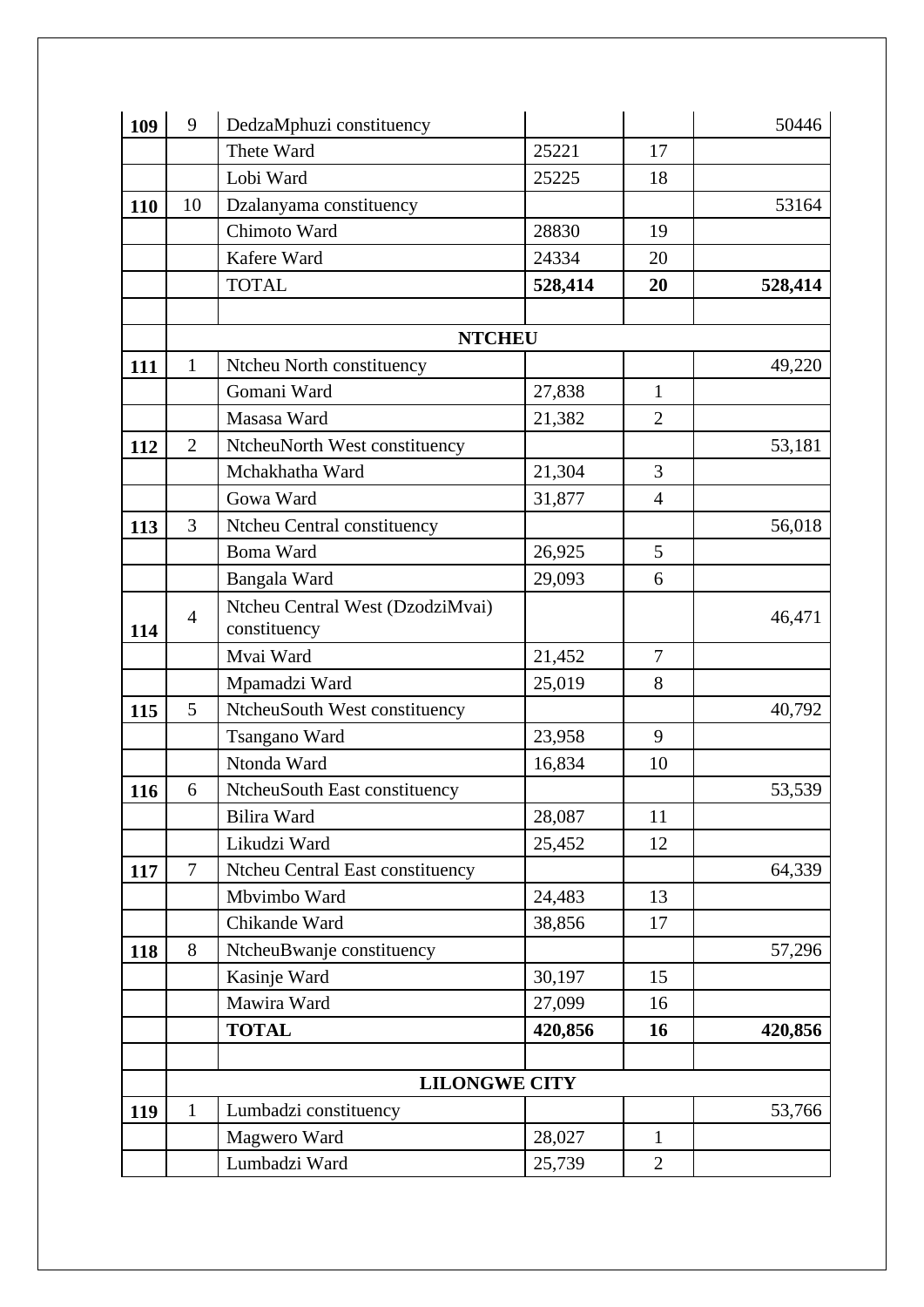| 120 | $\overline{2}$ | Msungwi constituency            |           |                | 69,221    |
|-----|----------------|---------------------------------|-----------|----------------|-----------|
|     |                | Dzedza Ward                     | 31,648    | 3              |           |
|     |                | Kabwabwa Ward                   | 36,365    | $\overline{4}$ |           |
| 121 | 3              | <b>City Centre constituency</b> |           |                | 67,211    |
|     |                | Nyama Ward                      | 34,578    | 5              |           |
|     |                | Kauma Ward                      | 32,633    | 6              |           |
| 122 | $\overline{4}$ | Masintha constituency           |           |                | 53,551    |
|     |                | Chilinde Ward                   | 33,156    | $\overline{7}$ |           |
|     |                | Kawale Ward                     | 20,393    | 8              |           |
| 123 | 5              | Nafisi Chipala constituency     |           |                | 64,715    |
|     |                | Mgona Ward                      | 37,567    | 9              |           |
|     |                | Chimoka Senti Ward              | 27,148    | 10             |           |
| 124 | 6              | Nankhaka constituency           |           |                | 55,355    |
|     |                | Mvama Ward                      | 32,111    | 11             |           |
|     |                | Chimutu Ward                    | 23,244    | 12             |           |
| 125 | $\overline{7}$ | Mtandire Mtsiliza constituency  |           |                | 56,088    |
|     |                | Chigoneka Mtandire Ward         | 30,447    | 13             |           |
|     |                | Mtsiliza Ward                   | 25,641    | 14             |           |
| 126 | 8              | Bwaila constituency             |           |                | 53,576    |
|     |                | Mbidzi Ward                     | 28,855    | 15             |           |
|     |                | Chinsapo 1 Ward                 | 24,721    | 16             |           |
| 127 | 9              | Ngwenya constituency            |           |                | 57,603    |
|     |                | Ngwenya Ward                    | 25,978    | 17             |           |
|     |                | Sese Ward                       | 31,625    | 18             |           |
| 128 | 10             | Mlodza constituency             |           |                | 61,846    |
|     |                | Chipasula Ward                  | 24,613    | 19             |           |
|     |                | Tsabango Ward                   | 37,233    | 20             |           |
| 129 | 11             | Kamphuno constituency           |           |                | 60,346    |
|     |                | Chinsapo 2 Ward                 | 35,297    | 21             |           |
|     |                | Likuni Chinsapo Ward            | 25,049    | 22             |           |
| 130 | 12             | M'buka constituency             |           |                | 55,944    |
|     |                | Mwenyekondo Ward                | 27,461    | 23             |           |
|     |                | Katantha Ward                   | 28,483    | 24             |           |
|     |                | <b>TOTAL</b>                    | 709,222   | 24             | 709,222   |
|     |                | REGIONAL TOTALS                 | 4,805,841 | 194            | 4,805,841 |
|     |                |                                 |           |                |           |
|     |                | <b>MANGOCHI</b>                 |           |                |           |
| 131 | $\mathbf{1}$   | Mangochi Central Constituency   |           |                | 60,290    |
|     |                | Koche Ward                      | 27,328    | $\mathbf{1}$   |           |
|     |                | Thundu Ward                     | 32,962    | $\overline{2}$ |           |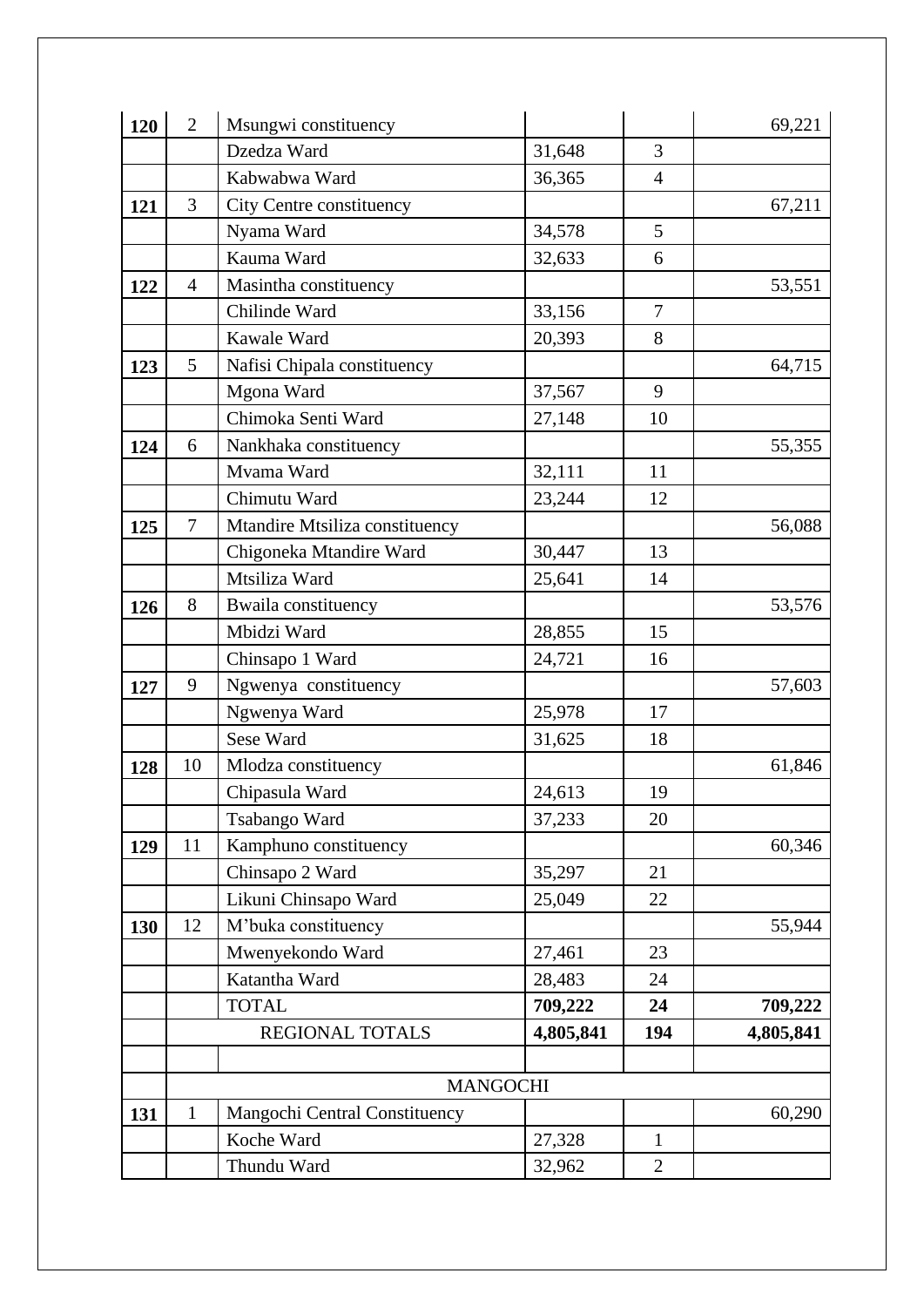| 132 | $\overline{2}$ | Mangochi East constituency      |       |                | 52,560 |
|-----|----------------|---------------------------------|-------|----------------|--------|
|     |                | Katuli North Ward               | 25499 | 3              |        |
|     |                | Katuli South Ward               | 27081 | $\overline{4}$ |        |
| 133 | 3              | Mangochi Lutende Constituency   |       |                | 42,200 |
|     |                | Namabvi Ward                    | 23599 | 5              |        |
|     |                | Mbwazi Ward                     | 18351 | 6              |        |
| 134 | $\overline{4}$ | Mangochi Malombe Constituency   |       |                | 42,646 |
|     |                | Maiwa Ward                      | 18388 | $\overline{7}$ |        |
|     |                | Masanje Ward                    | 24262 | 8              |        |
| 135 | 5              | Mangochi Masongola Constituency |       |                | 46,644 |
|     |                | Majuni Ward                     | 23441 | 9              |        |
|     |                | Mandimba Ward                   | 23203 | 10             |        |
| 136 | 6              | Mangochi Monkeybay              |       |                | 55,468 |
|     |                | Nkope Ward                      | 27567 | 11             |        |
|     |                | Monkeybay Ward                  | 27901 | 12             |        |
| 137 | $\overline{7}$ | Mangochi Nkungulu               |       |                | 53,570 |
|     |                | Mpale Ward                      | 27076 | 13             |        |
|     |                | Nkungulu Ward                   | 27530 | 14             |        |
| 138 | 8              | Mangochi North                  |       |                | 49,881 |
|     |                | Makanjira North Ward            | 25512 | 15             |        |
|     |                | Makanjira South Ward            | 23546 | 16             |        |
| 139 | 9              | Mangochi North East             |       |                | 47,581 |
|     |                | Mikongo Ward                    | 22931 | 17             |        |
|     |                | Malindi Ward                    | 24556 | 18             |        |
| 140 | 10             | Mangochi South                  |       |                | 59,070 |
|     |                | Chipunga Ward                   | 30369 | 19             |        |
|     |                | Nlimba Ward                     | 28598 | 20             |        |
| 141 | 11             | Mangochi South West             |       |                | 55,405 |
|     |                | Chilipa Ward                    | 30900 | 21             |        |
|     |                | Katema-Mtima bi Ward            | 25081 | 22             |        |
| 142 | 12             | Mangochi West                   |       |                | 45,092 |
|     |                | Mvumba Ward                     | 21545 | 23             |        |
|     |                | Malembo Ward                    | 23547 | 24             |        |
| 143 | 13             | Mangochi Town                   |       |                | 33,304 |
|     |                | Kalungu Ward                    | 3515  | 25             |        |
|     |                | Mtumbwasi Ward                  | 2501  | 26             |        |
|     |                | Mwasa Ward                      | 3261  | 27             |        |
|     |                | Ndege Ward                      | 3598  | 28             |        |
|     |                | Chikole Ward                    | 3351  | 29             |        |
|     |                | Nkanamwano Ward                 | 3243  | 30             |        |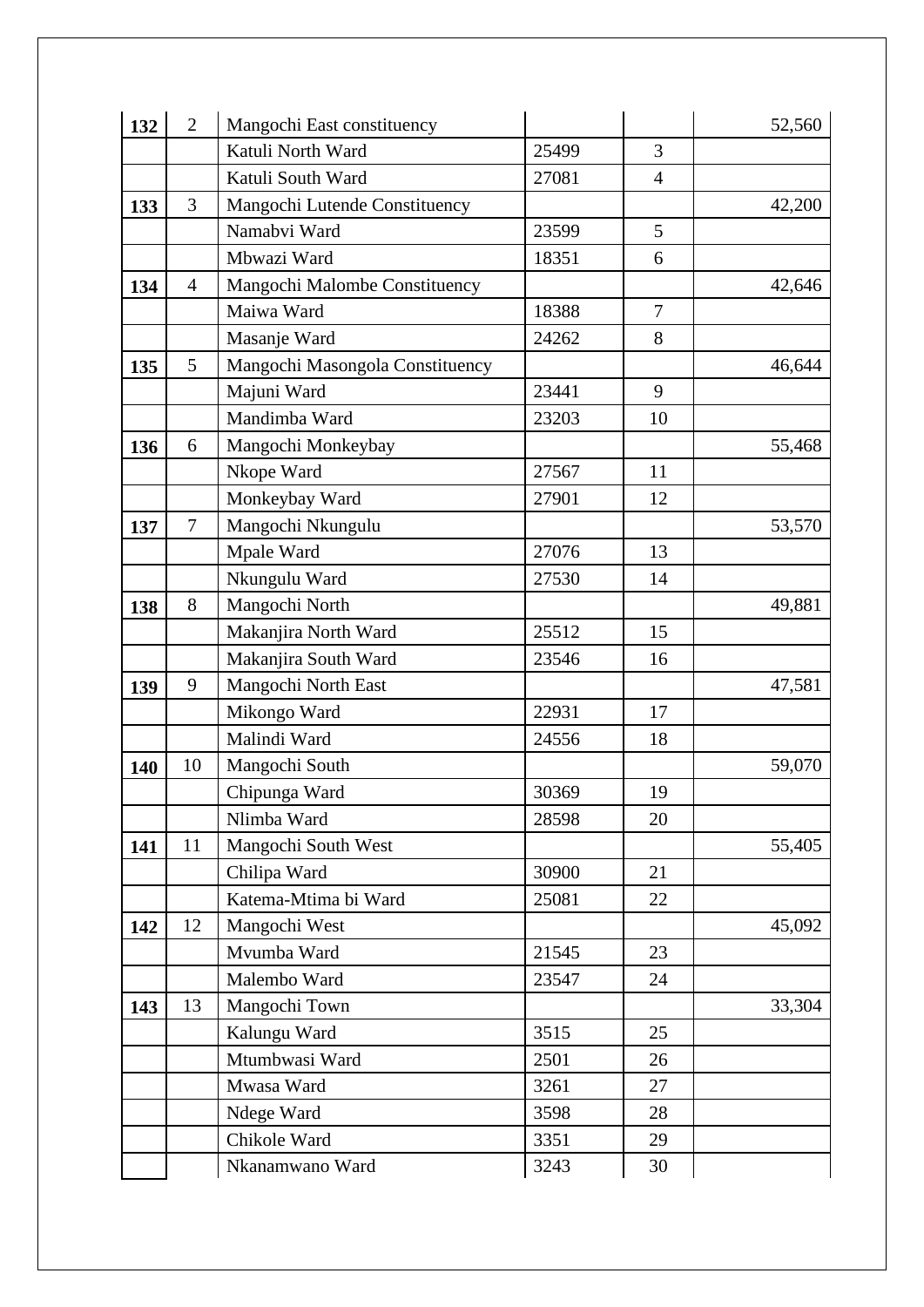|     |                | Mikomwa Ward                       | 3551    | 31             |         |
|-----|----------------|------------------------------------|---------|----------------|---------|
|     |                | Msikisi Ward                       | 3470    | 32             |         |
|     |                | Mkusamwere Ward                    | 3441    | 33             |         |
|     |                | Chigawe Ward                       | 3373    | 34             |         |
|     |                | <b>TOTAL</b>                       |         | 34             |         |
|     |                |                                    |         |                |         |
|     |                | <b>Machinga</b>                    |         |                |         |
| 144 | $\mathbf{1}$   | Machinga Central Constituency      |         |                | 48,942  |
|     |                | Liwonde Ward                       | 23,301  | $\mathbf{1}$   |         |
|     |                | Mbonechera Ward                    | 25,641  | $\overline{2}$ |         |
| 145 | $\overline{2}$ | Machinga South constituency        |         |                | 56,353  |
|     |                | Likwenu Ward                       | 16,877  | $\overline{3}$ |         |
|     |                | Mposa Ward                         | 39,473  | $\overline{4}$ |         |
| 146 | 3              | Machinga Central East constituency |         |                | 46,492  |
|     |                | Nsanama Ward                       | 12,675  | 5              |         |
|     |                | Mlomba Ward                        | 33,817  | 6              |         |
| 147 | $\overline{4}$ | Machinga Mikoko constituency       |         |                | 51,648  |
|     |                | Kawinga Ward                       | 26,115  | $\overline{7}$ |         |
|     |                | Mkoka Ward                         | 25,533  | 8              |         |
| 148 | 5              | Machinga South East constituency   |         |                | 51,883  |
|     |                | Ngokwe Ward                        | 29,145  | 9              |         |
|     |                | Chikweo Ward                       | 22,738  | 10             |         |
| 149 | 6              | Machinga Likwenu Constituency      |         |                | 45,622  |
|     |                | Sitola Ward                        | 29,463  | 11             |         |
|     |                | Molipa Ward                        | 16,159  | 12             |         |
| 150 | $\tau$         | Machinga North East                |         |                | 54,595  |
|     |                | Nyambi Ward                        | 34,480  | 13             |         |
|     |                | Chesale Ward                       | 20,115  | 14             |         |
| 151 | 8              | Machinga East Constituency         |         |                | 53,133  |
|     |                | Nkoola Ward                        | 35,756  | 15             |         |
|     |                | Nchinguza Ward                     | 17,489  | 16             |         |
|     |                | <b>TOTAL</b>                       | 408,780 | 16             | 408,780 |
|     |                |                                    |         |                |         |
|     |                | <b>ZOMBA CITY</b>                  |         |                |         |
| 152 | $\mathbf{1}$   | Zomba City North Constituency      |         |                | 37,274  |
|     |                | Masongola Ward                     | 4100    | $\mathbf{1}$   |         |
|     |                | Chinamwali Ward                    | 10167   | $\overline{2}$ |         |
|     |                | Chirunga Ward                      | 8958    | 3              |         |
|     |                | Chilomoni Ward                     | 17,715  | $\overline{4}$ |         |
|     |                | Likangala Ward                     | 10414   | 5              |         |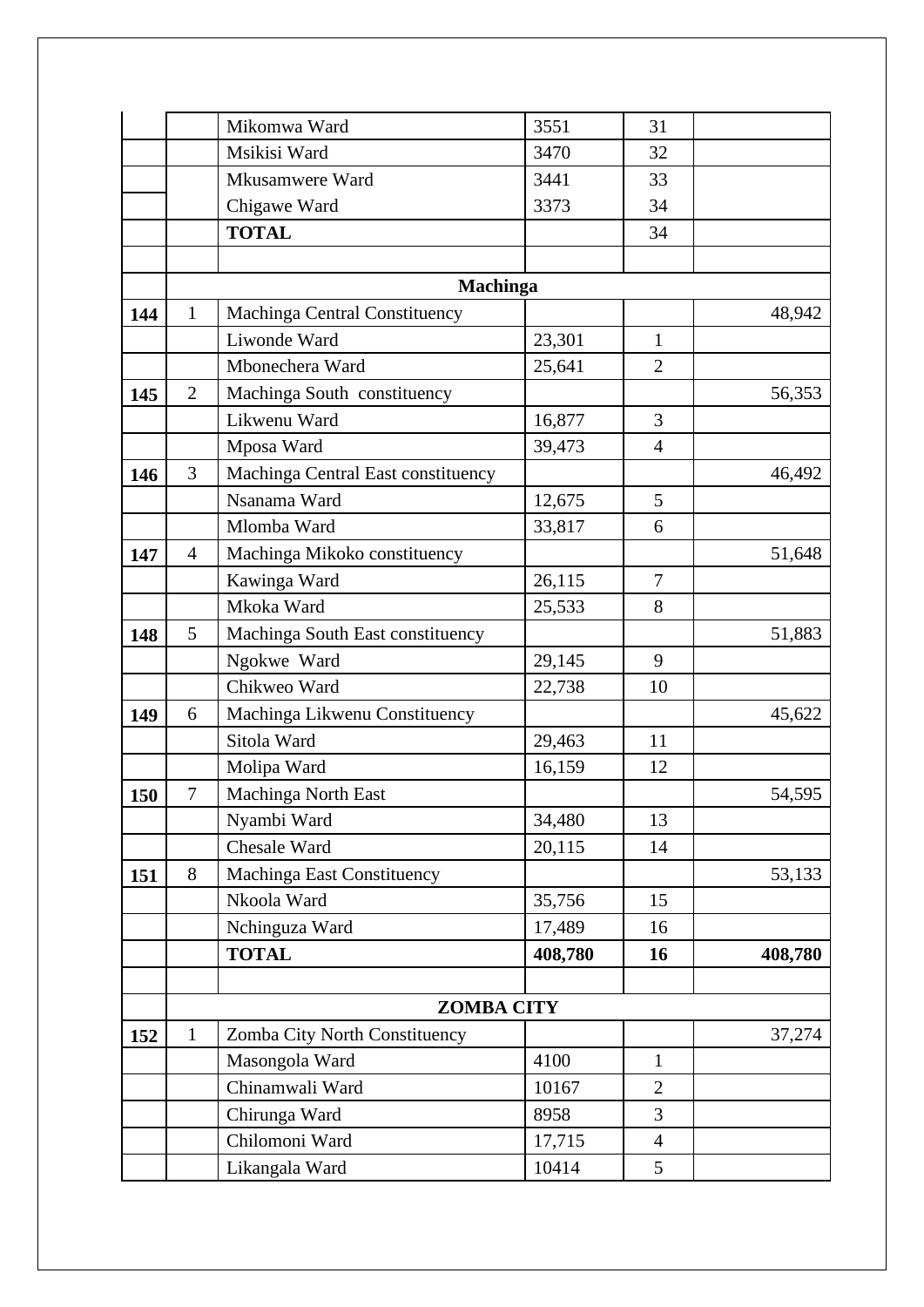|     |                | Zomba Central Ward              | 3635              | 6              |         |
|-----|----------------|---------------------------------|-------------------|----------------|---------|
| 153 | $\overline{2}$ | Zomba City South Constituency   |                   |                | 34,547  |
|     |                | Mtiya Ward                      | 3786              | $\tau$         |         |
|     |                | Mbedza Ward                     | 5390              | 8              |         |
|     |                | Sadzi Ward                      | 11448             | 9              |         |
|     |                | Mpira Ward                      | 9846              | 10             |         |
|     |                | Chambo Ward                     | 4077              | 11             |         |
|     |                | <b>TOTAL</b>                    |                   | 11             |         |
|     |                | <b>ZOMBA</b>                    |                   |                |         |
| 154 | $\mathbf{1}$   | Constituency No. 1              |                   |                | 50,333  |
|     |                |                                 |                   | $\mathbf{1}$   |         |
|     |                |                                 |                   | $\overline{2}$ |         |
| 156 | $\overline{2}$ | Constituency No. 2              |                   |                | 53,717  |
|     |                |                                 |                   | 3              |         |
|     |                |                                 |                   | $\overline{4}$ |         |
| 157 | 3              | Constituency No. 3              |                   |                | 46,450  |
|     |                |                                 |                   | 5              |         |
|     |                |                                 |                   | 6              |         |
| 158 | $\overline{4}$ | Constituency No. 4              |                   |                | 45,152  |
|     |                |                                 |                   | $\tau$         |         |
|     |                |                                 |                   | 8              |         |
| 159 | 5              | Constituency No. 5              |                   |                | 47,512  |
|     |                |                                 |                   | 9              |         |
|     |                |                                 |                   | 10             |         |
| 160 | 6              | Constituency No. 6              |                   |                | 50,441  |
|     |                |                                 |                   | 11             |         |
|     |                |                                 |                   | 12             |         |
| 161 | $\overline{7}$ | Constituency No. 7              |                   |                | 51,508  |
|     |                |                                 |                   | 13             |         |
|     |                |                                 |                   | 14             |         |
| 162 | 8              | Constituency No. 8              |                   |                | 48,329  |
|     |                |                                 |                   | 15             |         |
|     |                |                                 |                   | 16             |         |
| 163 | 9              | Constituency No. 9              |                   |                | 51,617  |
|     |                |                                 |                   | 17             |         |
|     |                |                                 |                   | 18             |         |
|     |                | <b>TOTAL</b>                    |                   | 18             | 445,059 |
|     |                |                                 |                   |                |         |
|     |                |                                 | <b>CHIRADZULU</b> |                |         |
| 164 | $\mathbf{1}$   | Chiradzulu Thumbwe Constituency |                   |                | 43,522  |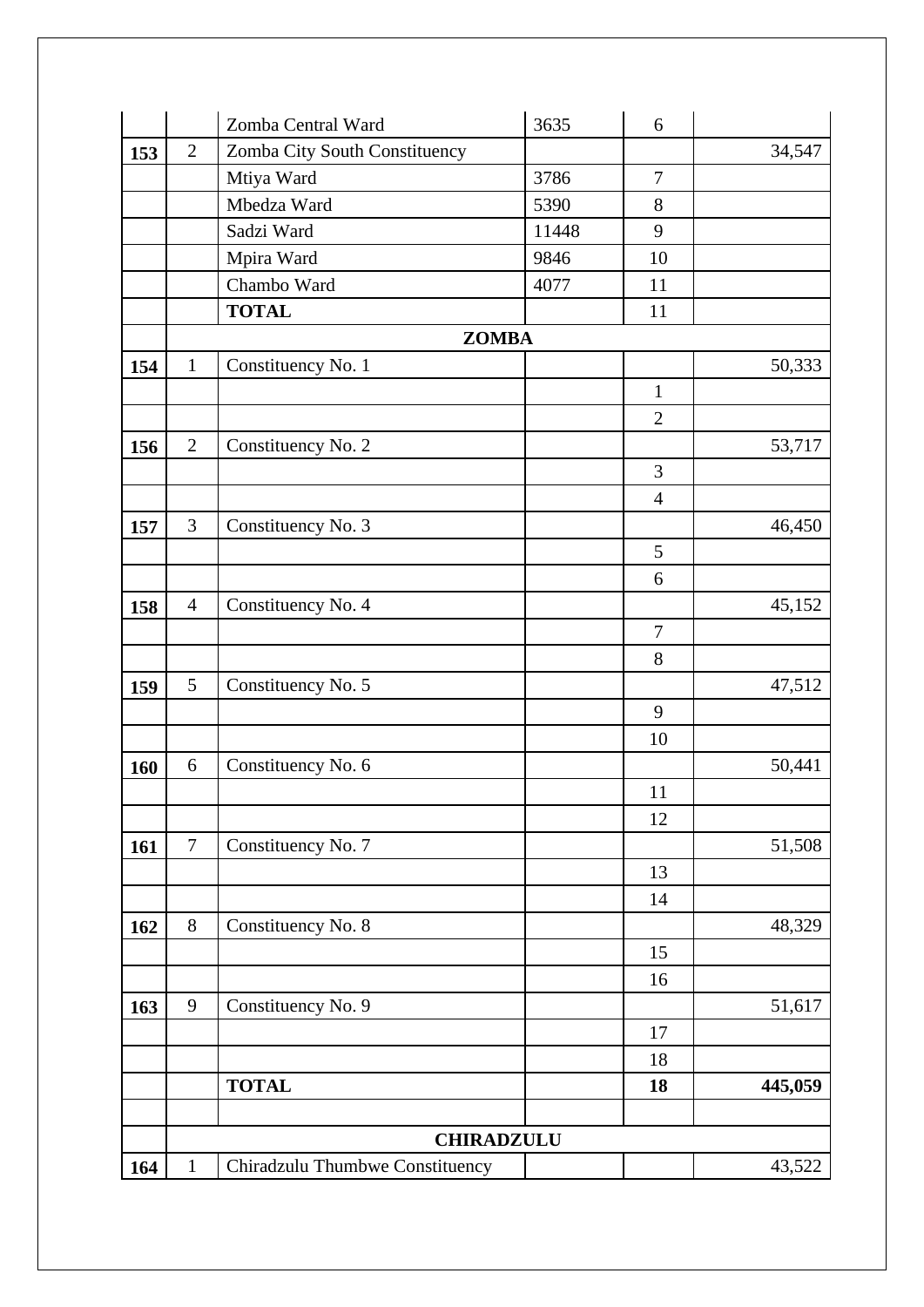|     |                | $\mathbf{A}$                                    | 21, 299 | 1              |         |  |  |
|-----|----------------|-------------------------------------------------|---------|----------------|---------|--|--|
|     |                | B                                               | 20, 236 | $\overline{2}$ |         |  |  |
| 165 | $\overline{2}$ | Chiradzulu Mikolongwe constituency              |         |                | 42,974  |  |  |
|     |                | $\mathbf{A}$                                    | 23, 677 | $\overline{3}$ |         |  |  |
|     |                | B                                               | 21, 299 | $\overline{4}$ |         |  |  |
| 166 | 3              | Chiradzulu Nyungwe Constituency                 |         |                | 47,056  |  |  |
|     |                | $\mathbf{A}$                                    | 22,028  | 5              |         |  |  |
|     |                | $\bf{B}$                                        | 25,027  | 6              |         |  |  |
| 167 | $\overline{4}$ | Chiradzulu Malabvi Constituency                 |         |                | 44,917  |  |  |
|     |                | A                                               | 21,358  | $\overline{7}$ |         |  |  |
|     |                | B                                               | 23, 559 | 8              |         |  |  |
| 168 | 5              | Chiradzulu Masanjala Constituency               |         |                | 51,162  |  |  |
|     |                | $\mathbf{A}$                                    | 23, 625 | 9              |         |  |  |
|     |                | B                                               | 25, 975 | 10             |         |  |  |
|     |                |                                                 | 229,631 | 10             | 229,631 |  |  |
|     |                |                                                 |         |                |         |  |  |
|     |                | <b>BLANTYRE CITY</b>                            |         |                |         |  |  |
| 169 | 1.             | Soche Stella Maris Constituency                 |         |                | 52,751  |  |  |
|     |                | Tikumbe Green Corner Ward                       | 16,245  | $\mathbf{1}$   |         |  |  |
|     |                | Soche East Chilobwe Ward                        | 17,849  | $\overline{2}$ |         |  |  |
|     |                | Chitawira Manja Ward                            | 18,657  | 3              |         |  |  |
|     |                | Chilomoni<br>Nancholi<br>Kabula                 |         |                | 50,937  |  |  |
| 170 |                | Constituency                                    |         |                |         |  |  |
|     |                | Chilomoni Ward                                  | 17,715  | $\overline{4}$ |         |  |  |
|     |                | Namiwawa Sunnyside Ward                         | 16,285  | 5              |         |  |  |
|     |                | Nancholi Manyowe Ward                           | 16,937  | 6              |         |  |  |
| 171 | 2.             | Mbayani Mussa Magasa Constituency               |         | $\tau$         | 53,792  |  |  |
|     |                | Mbayani Tamu-Tamu Ward                          | 17,991  | 8              |         |  |  |
|     |                | Mbayani Mussa Magasa Ward                       | 17,668  | 9              |         |  |  |
|     |                | Mbayani Rail Line Ward                          | 18,133  | 10             |         |  |  |
| 172 | 3.             | Chigumula<br><b>BCA</b><br>Club<br>Banana       |         |                | 61,586  |  |  |
|     |                | Constituency<br><b>BCA Hills Chigumula Ward</b> | 20,163  | 11             |         |  |  |
|     |                | Chigumula Club Banana Ward                      | 20,210  | 12             |         |  |  |
|     |                | Bangwe Namiyango Ward                           | 21,213  | 13             |         |  |  |
| 173 | 4.             | Michiru Chirimba Constituency                   |         | 14             | 58,040  |  |  |
|     |                | Namatete Ward                                   | 18,143  | 15             |         |  |  |
|     |                | Michiru Ward                                    | 19,750  | 16             |         |  |  |
|     |                | Chirimba Ward                                   | 20,147  | 17             |         |  |  |
| 174 | 5.             | South Lunzu Constituency                        |         |                | 55,272  |  |  |
|     |                | South Lunzu Ward                                | 20,446  | 18             |         |  |  |
|     |                |                                                 |         |                |         |  |  |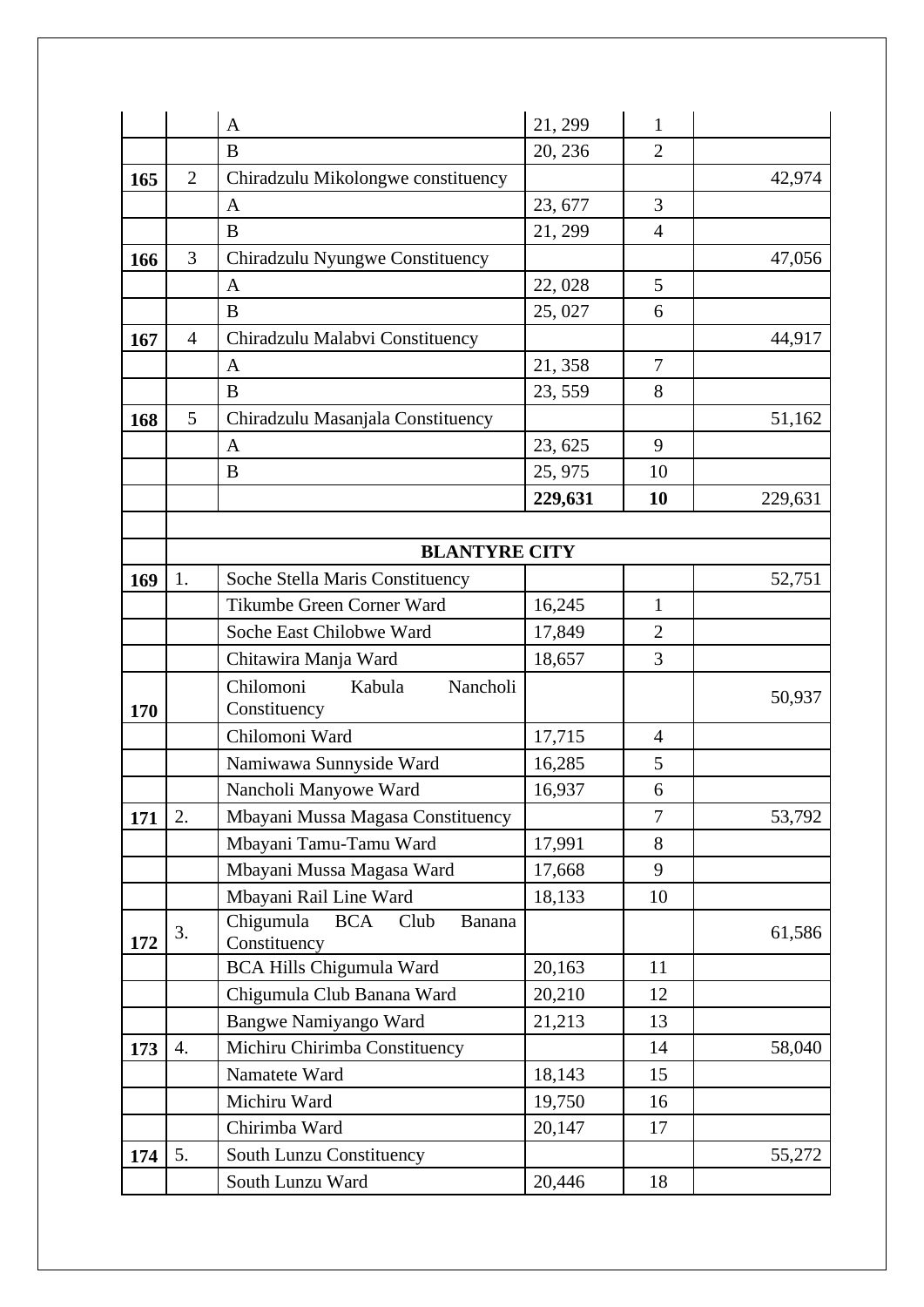|     |                | Nkolokoti Chikapa Ward                                     | 17,157 | 19                             |           |
|-----|----------------|------------------------------------------------------------|--------|--------------------------------|-----------|
|     |                | Mthawira Ward                                              | 17,669 | 20                             |           |
| 175 | 6.             | Ndirande Nyambadwe Constituency                            |        |                                | 57,704    |
|     |                | Ndirande Makata Ward                                       | 19,728 | 21                             |           |
|     |                | Ndirande Malabada Ward                                     | 20,101 | 22                             |           |
|     |                | Nyambadwe - Ndirande New Lines<br>Ginnery Corner Ward      | 17,875 | 23                             |           |
| 176 | 7.             | Nkolokoti<br>Ndirande<br>Matope<br>Constituency            |        |                                | 53,938    |
|     |                | Ndirande Matope Ward                                       | 17,637 | 24                             |           |
|     |                | Maone Ward                                                 | 18,071 | 25                             |           |
|     |                | Mountain<br>Nkolokoti<br>Ndirande<br><b>Catchment Ward</b> | 18,230 | 26                             |           |
| 177 | 8.             | Chigumula Misesa Constituency                              |        |                                | 57,504    |
|     |                | Misesa Ward                                                | 21,118 | 27                             |           |
|     |                | Kapeni Manja Ward                                          | 20,255 | 28                             |           |
|     |                | Chigumula Ward                                             | 16,131 | 29                             |           |
| 178 | 9.             | Mapanga-Mpingwe-Mzedi                                      |        |                                | 60,851.00 |
|     |                | Mapanga Mzedi Ward                                         | 21,025 | 30                             |           |
|     |                | Mpingwe Ward                                               | 19,978 | 31                             |           |
|     |                | <b>Bangwe Mtopwa Ward</b>                                  | 19,848 | 32                             |           |
|     |                |                                                            |        |                                |           |
|     |                | <b>BLANTYRE DISTRICT</b>                                   |        |                                |           |
| 179 | $\mathbf{1}$   | <b>Blantyre North Constituency</b><br>Chikwembere Ward     |        |                                | 51,105    |
|     |                |                                                            |        | $\mathbf{1}$<br>$\mathfrak{2}$ |           |
|     | $\overline{2}$ | Linjidzi Ward<br><b>Blantyre North East constituency</b>   |        |                                | 46,372    |
| 180 |                | Chitukuko Ward                                             |        | 3                              |           |
|     |                | Chitsanzo Ward                                             |        | $\overline{4}$                 |           |
| 181 | 3              | <b>Blantyre South East Constituency</b>                    |        |                                | 47,356    |
|     |                | Naotcha Ward                                               |        | 5                              |           |
|     |                | Soche Ward                                                 |        | 6                              |           |
| 182 | $\overline{4}$ | <b>Blantyre South West Constituency</b>                    |        |                                | 48,532    |
|     |                | Mpemba Ward                                                |        | $\overline{7}$                 |           |
|     |                | Chigwaja Ward                                              |        | 8                              |           |
| 183 | 5              | <b>Blantyre West Constituency</b>                          |        |                                | 45,220    |
|     |                | Katondo Ward                                               |        | 9                              |           |
|     |                | Chikuli Ward                                               |        | 10                             |           |
| 184 | 6              | <b>Blantyre Central Constituency</b>                       |        |                                | 44,633    |
|     |                | MatindiDziwe Ward                                          |        | 11                             |           |
|     |                |                                                            |        |                                |           |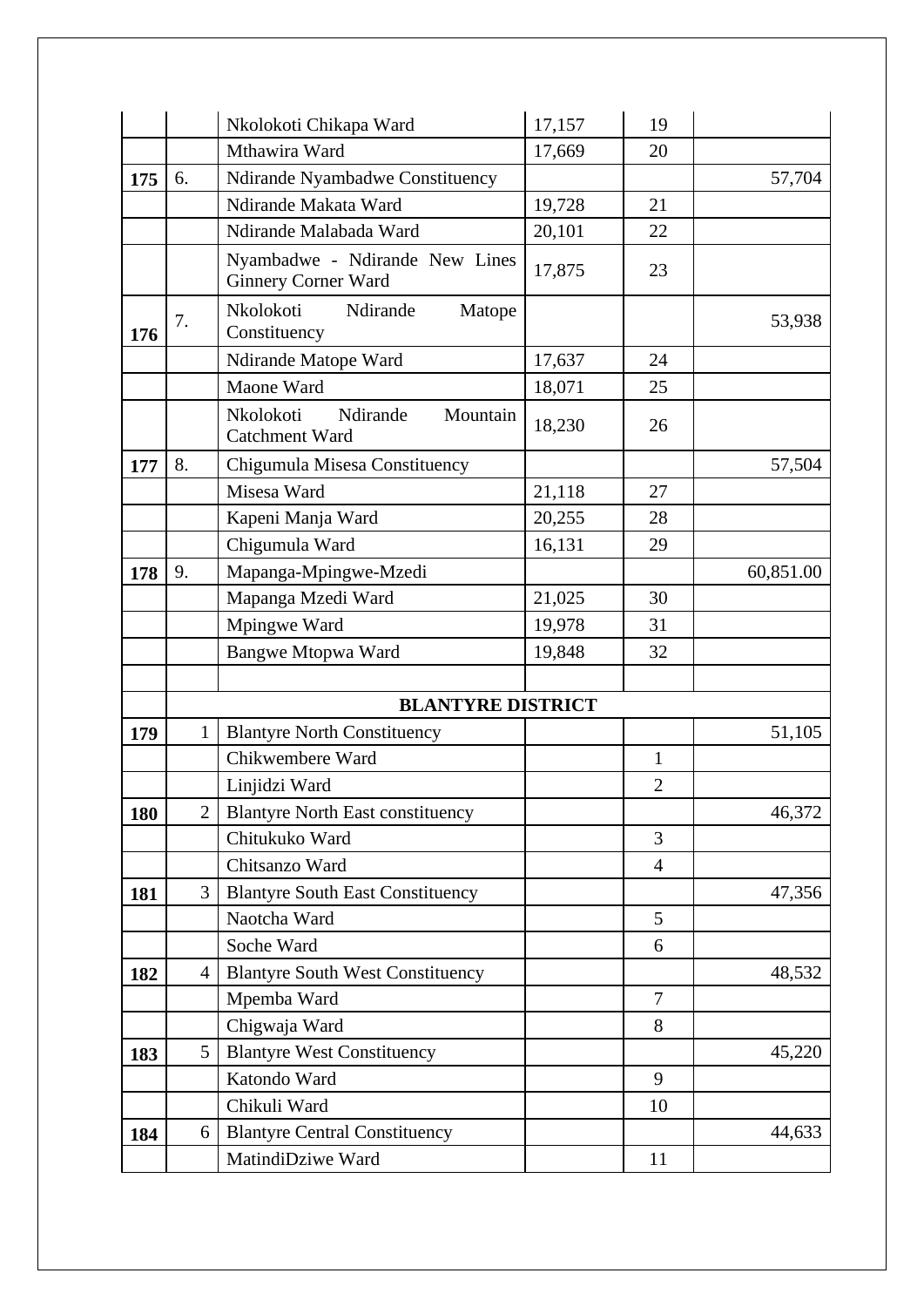|     |                | Chisenjere Ward                     |        | 12              |         |
|-----|----------------|-------------------------------------|--------|-----------------|---------|
|     |                | <b>TOTAL</b>                        |        | 12              | 283,218 |
|     |                |                                     |        |                 |         |
|     |                | <b>MWANZA</b>                       |        |                 |         |
| 185 | $\mathbf 1$    | <b>Mwanza WestConstituency</b>      |        |                 |         |
|     |                | Thambani Ward                       | 18,877 | 1               |         |
|     |                | MpandadziWard                       | 19,642 | $\overline{2}$  |         |
| 186 | $\overline{2}$ | <b>Mwanza Central Constituency</b>  |        |                 |         |
|     |                | Khudze Ward                         | 19,285 | 3               |         |
|     |                | MitsecheWard                        | 23,113 | $\overline{4}$  |         |
|     |                |                                     |        | $\overline{4}$  |         |
|     |                | <b>NENO</b>                         |        |                 |         |
| 187 | 1              | <b>Neno EastConstituency</b>        |        |                 | 27,059  |
|     |                | Matope Ward                         | 13,061 | 1               |         |
|     |                | Lisungwi Ward                       | 13,998 | $\overline{2}$  |         |
| 188 | $\mathbf{2}$   | <b>Neno North Constituency</b>      |        |                 | 31,727  |
|     |                | Chilimbondo Ward                    | 14,177 | 3               |         |
|     |                | Chikonde Ward                       | 17,550 | $\overline{4}$  |         |
| 189 | 3              | <b>Neno South Constituency</b>      |        |                 | 23921   |
|     |                | Ligowe Ward                         | 14,544 | 5               |         |
|     |                | ChifungaWard                        | 9,337  | 6               |         |
|     |                |                                     |        | 6               | 82,707  |
|     |                |                                     |        |                 |         |
|     |                |                                     |        |                 |         |
|     |                | <b>THYOLO</b>                       |        |                 |         |
| 190 | $\mathbf{1}$   | Thyolo Mikolongwe Constituency      |        |                 |         |
|     |                | Mikolongwe Ward                     | 35,060 | $\mathbf{1}$    |         |
|     |                | Chinamuhuru Ward                    | 13,894 | $\overline{2}$  |         |
| 191 | $\overline{2}$ | Thyolo Matapwata constituency       |        |                 |         |
|     |                | Muonekera Ward                      | 35,455 | 3               |         |
|     |                | Ntundawosema Ward                   | 20,758 | $\overline{4}$  |         |
| 192 | 3              | Thyolo Mafisi/Khonjeni constituency |        |                 |         |
|     |                | Mangunda Ward                       | 20,210 | $5\overline{)}$ |         |
|     |                | Khonjeni Ward                       | 37,199 | 6               |         |
| 193 | $\overline{4}$ | Thyolo Central constituency         |        |                 |         |
|     |                | Nchima Ward                         | 31,434 | $\overline{7}$  |         |
|     |                | Lipumula Ward                       | 25,456 | 8               |         |
| 194 | 5              | Thyolo Thekerani constituency       |        |                 |         |
|     |                | Mapanga Ward                        | 17,926 | 9               |         |
|     |                | Thekerani Ward                      | 29,038 | 10              |         |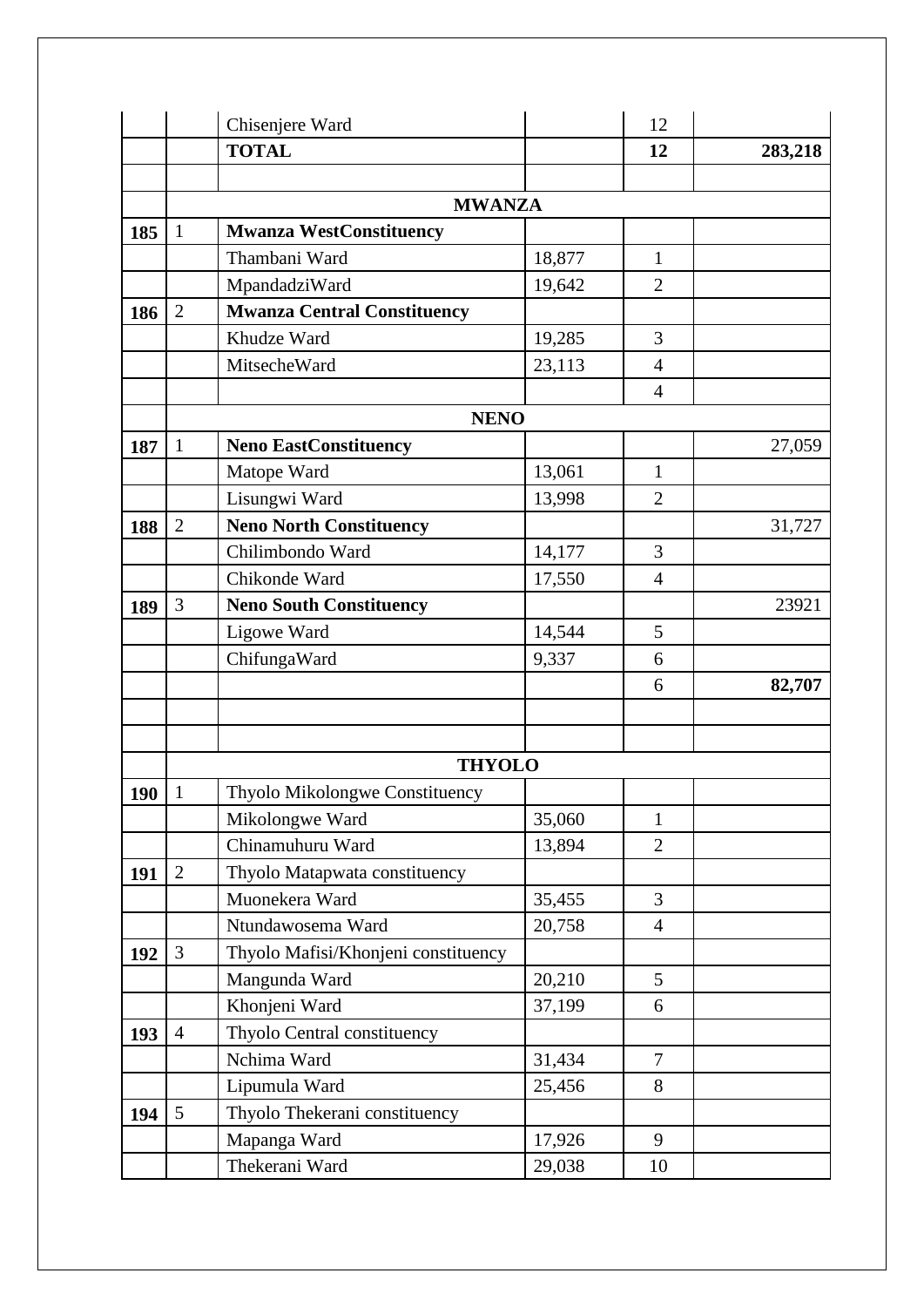| 195 | 6              | Thyolo Masambanjati Constituency |         |                 | 43,287  |
|-----|----------------|----------------------------------|---------|-----------------|---------|
|     |                | Sandama Ward                     | 18,033  | 13              |         |
|     |                | Masambanjati Ward                | 25,254  | 14              |         |
| 196 | 7              | Thyolo Thava Constituency        |         |                 | 59,800  |
|     |                | Thava Ward                       | 37,006  | 15              |         |
|     |                | Dzimbiri Ward                    | 22,794  | 16              |         |
|     | 8              | ThyoloBvumbweMasenjere           |         |                 | 70,843  |
| 197 |                | Constituency                     |         |                 |         |
|     |                | Bvumbwe/Ngomano Ward             | 39,695  | 17              |         |
|     |                | Didi/Masenjere Ward              | 31,148  | 18              |         |
|     |                | <b>TOTAL</b>                     | 440,361 | 18              | 440,361 |
|     |                |                                  |         |                 |         |
|     |                |                                  |         |                 |         |
| 198 | $\mathbf{1}$   | Luchenza Constituency            |         |                 | 8,478   |
|     |                | Thuchila Ward                    | 1,450   | $\mathbf{1}$    |         |
|     |                | Namadzi Ward                     | 1,327   | $\overline{2}$  |         |
|     |                | Namisonga Ward                   | 1,798   | 3               |         |
|     |                | Sambagalu Ward                   | 2,118   | $\overline{4}$  |         |
|     |                | Mthundu Ward                     | 1,785   | 5               |         |
|     |                |                                  | 8,478   | 6               | 8,478   |
|     |                | <b>TOTAL</b>                     |         | 6               |         |
|     |                | <b>MULANJE</b>                   |         |                 |         |
| 199 | $\mathbf{1}$   | Mulanje Limbuli Constituency     |         |                 | 55,356  |
|     |                | Muloza Ward                      | 19,723  | $\mathbf{1}$    |         |
|     |                | Limbuli Ward                     | 35,633  | $\overline{2}$  |         |
| 200 | $\overline{2}$ | Mulanje South East constituency  |         |                 | 49,896  |
|     |                | Mimosa Ward                      | 22,455  | $\overline{3}$  |         |
|     |                | Milonde Ward                     | 27,441  | $\overline{4}$  |         |
| 201 | 3              | Mulanje South Constituency       |         |                 | 49,011  |
|     |                | Chitakale Ward                   | 27,855  | $5\overline{)}$ |         |
|     |                | Lujeri Ward                      | 21,156  | 6               |         |
| 202 | $\overline{4}$ | Mulanje Central Constituency     |         |                 | 48,446  |
|     |                | Chisitu Ward                     | 26,505  | $\overline{7}$  |         |
|     |                | Mtenjera Ward                    | 21,940  | 8               |         |
| 203 | 5              | Mulanje Pasani Constituency      |         |                 | 46,261  |
|     |                | Chole Ward                       | 19,725  | 9               |         |
|     |                |                                  |         |                 |         |
|     |                | Chambe Ward                      | 21,536  | 10              |         |
| 204 | 6              | Mulanje Bale Constituency        |         |                 | 44,103  |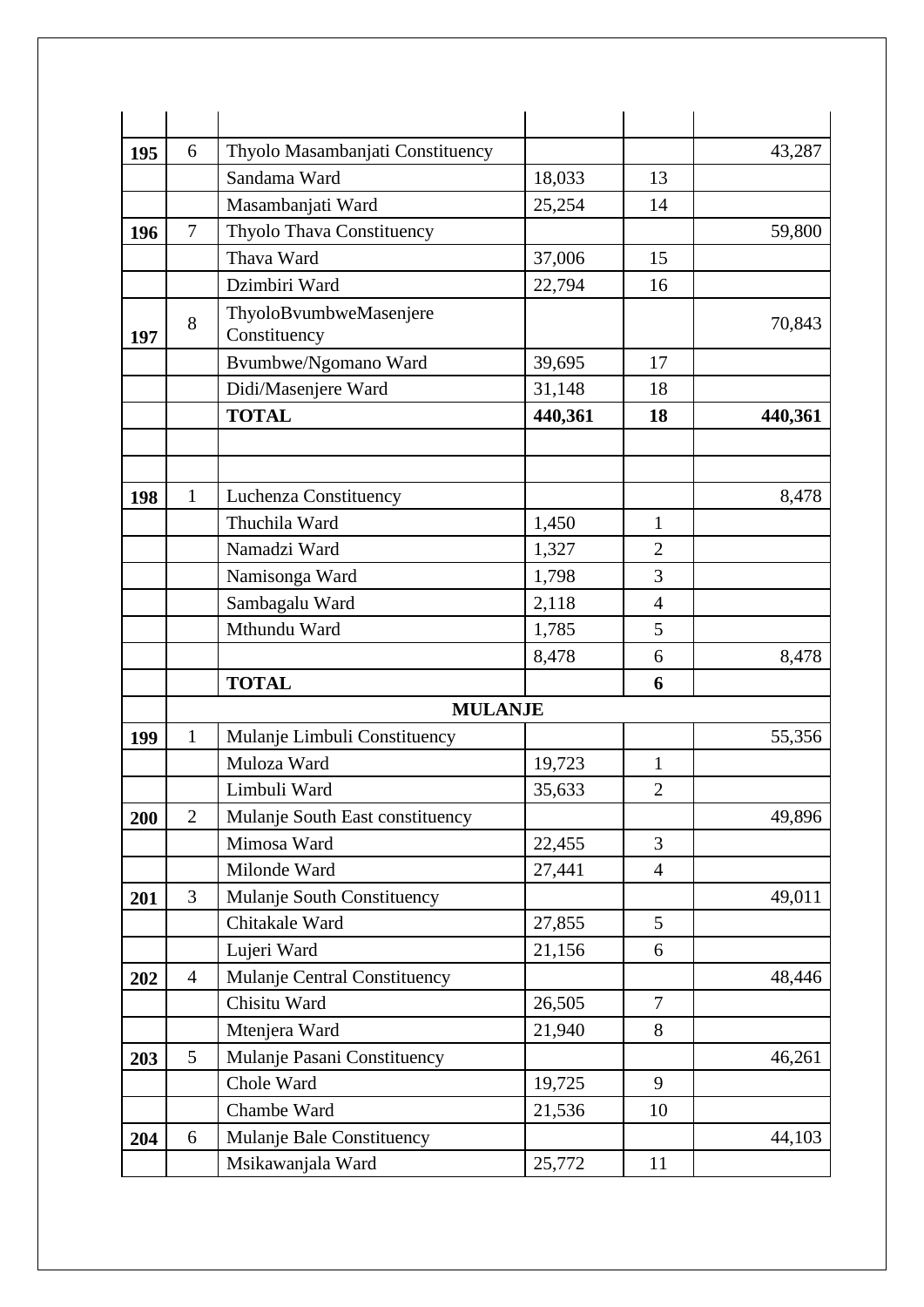|     |                | Mkumbiza Ward                           | 18,331  | 12             |              |
|-----|----------------|-----------------------------------------|---------|----------------|--------------|
| 205 | $\overline{7}$ | Mulanje South West Constituency         |         |                | 42,123       |
|     |                | Mulemba Ward                            | 17,809  | 13             |              |
|     |                | Chikuli Ward                            | 24,314  | 14             |              |
| 206 | 8              | Mulanje West Constituency               |         |                | 45,530       |
|     |                | Nambilanje Ward                         | 21,120  | 15             |              |
|     |                | Namboya Ward                            | 24,410  | 16             |              |
| 207 | 9              | Mulanje North Constituency              |         |                | 40,312       |
|     |                | Mulomba Dziwe Ward                      | 19,349  | 17             |              |
|     |                | Mombezi Ward                            | 20,410  | 18             |              |
|     |                | <b>TOTALS</b>                           | 421,038 | 18             | 421,038      |
|     |                |                                         |         |                |              |
|     |                |                                         |         |                |              |
|     |                | <b>PHALOMBE</b>                         |         |                |              |
|     | $\mathbf{1}$   | <b>Phalombe South Constituency</b>      |         |                | Constituency |
| 208 |                |                                         |         |                | total        |
|     |                | Mulomba Ward                            | 23,786  | $\mathbf{1}$   | 44,061       |
|     |                | Likulezi Ward                           | 20,275  | $\overline{2}$ |              |
| 209 | $\overline{2}$ | Phalombe North constituency             |         |                |              |
|     |                | Thundu Ward                             | 26,519  | 3              | 49,466       |
|     |                | Khongoloni Ward                         | 22,947  | $\overline{4}$ |              |
| 210 | 3              | <b>Phalombe North East Constituency</b> |         |                |              |
|     |                | Mauzi Ward                              | 31,073  | 5              | 55,591       |
|     |                | Swang'oma Ward                          | 24,511  | 6              |              |
| 211 | $\overline{4}$ | <b>Phalombe East Constituency</b>       |         |                |              |
|     |                | Chiringa Ward                           | 24,841  | $\tau$         | 48,763       |
|     |                | Sukasanje Ward                          | 23,922  | 8              |              |
| 212 | 5              | <b>Phalombe Central Constituency</b>    |         |                |              |
|     |                | <b>Boma Ward</b>                        | 25,888  | 9              | 52,399       |
|     |                | Migowi Ward                             | 26,511  | 10             |              |
|     |                | <b>TOTALS</b>                           | 250,280 | 10             | 250,280      |
|     |                |                                         |         |                |              |
|     |                | <b>CHIKWAWA</b>                         |         |                |              |
| 213 | 1              | Chikwawa North Constituency             |         |                | 36,276       |
|     |                | MwamphanziWard                          | 17,374  | 1              |              |
|     |                | NdalandaWard                            | 18,904  | $\overline{2}$ |              |
| 214 | $\overline{2}$ | Chikwawa West Constituency              |         |                | 49,788       |
|     |                | Chibisa Ward                            | 26,694  | $\overline{3}$ |              |
|     |                | Chimwanjale Ward                        | 23,093  | $\overline{4}$ |              |
| 215 | 3              | Chikwawa Central Constituency           |         |                | 50,697       |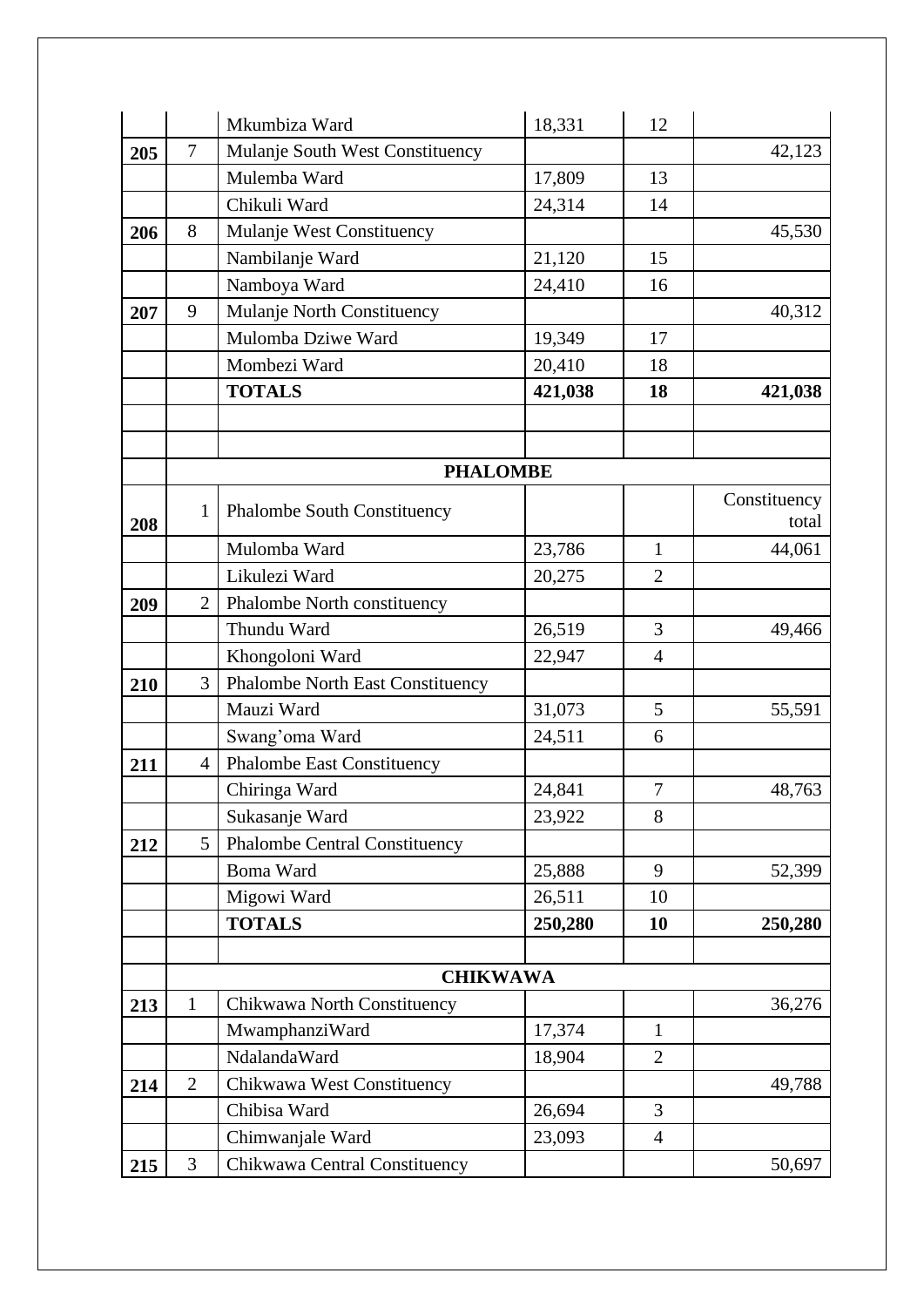|     |                | Lengwe Ward                        | 26,641  | 5              |         |
|-----|----------------|------------------------------------|---------|----------------|---------|
|     |                | Bwabwali Ward                      | 24,420  | 6              |         |
| 216 | $\overline{4}$ | Chikwawa Central West Constituency |         |                | 54,899  |
|     |                | Nchalo Ward                        | 24,450  | $\overline{7}$ |         |
|     |                | Mchobwa Ward                       | 26,277  | 8              |         |
| 217 | 5              | Chikwawa East Constituency         |         |                | 48,069  |
|     |                | Makhwira North Ward                | 25,116  | 9              |         |
|     |                | Makhwira South Ward                | 22,954  | 10             |         |
| 218 | 6              | Chikwawa Mkombezi Constituency     |         |                | 51,116  |
|     |                | Alumenda North Ward                | 24,454  | 11             |         |
|     |                | MikalangoWard                      | 26,693  | 12             |         |
| 219 | $\tau$         | Chikwawa South Constituency        |         |                | 50,861  |
|     |                | Makande Ward                       | 22,733  | 13             |         |
|     |                | Dolo Ward                          | 26,103  | 14             |         |
|     |                |                                    | 341,706 | 14             | 341,706 |
|     |                |                                    |         |                |         |
|     |                | <b>NSANJE</b>                      |         |                |         |
| 220 | 1              | <b>Nsanje South Constituency</b>   |         |                | 36390   |
|     |                | Matundu Ward                       |         | $\mathbf{1}$   |         |
|     |                | Nyachilenda Ward                   |         | $\overline{2}$ |         |
| 221 | $\overline{2}$ | NsanjeSouth West Constituency      |         |                |         |
|     |                | Nyamadzere Ward                    |         | 3              |         |
|     |                | Chekerere Ward                     |         | $\overline{4}$ |         |
| 221 | 3              | <b>Nsanje Central Constituency</b> |         |                | 28528   |
|     |                | Misamvu Ward                       |         | 5              |         |
|     |                | Chigumukire Ward                   |         | 6              |         |
| 223 | $\overline{4}$ | NsanjeLalanje Constituency         |         |                | 31774   |
|     |                | Lalanje Ward                       |         | $\overline{7}$ |         |
|     |                | Mlonda Ward                        |         | 8              |         |
| 224 | 5              | Nsanje North Constituency          |         |                | 40725   |
|     |                | Kalulu Ward                        |         | 9              |         |
|     |                | Ruo Ward                           |         | 10             |         |
|     |                |                                    |         | 10             |         |
|     |                | <b>BALAKA</b>                      |         |                |         |
| 225 | $\mathbf{1}$   | BwailaConstituency                 |         |                | 47,653  |
|     |                | Ward A                             | 21,997  | $\mathbf{1}$   |         |
|     |                | Ward B                             | 25,656  | $\overline{2}$ |         |
| 226 | $\overline{2}$ | Luangwa constituency               |         |                | 50,863  |
|     |                | Ward A                             | 32,366  | 3              |         |
|     |                | Ward B                             | 18,497  | $\overline{4}$ |         |